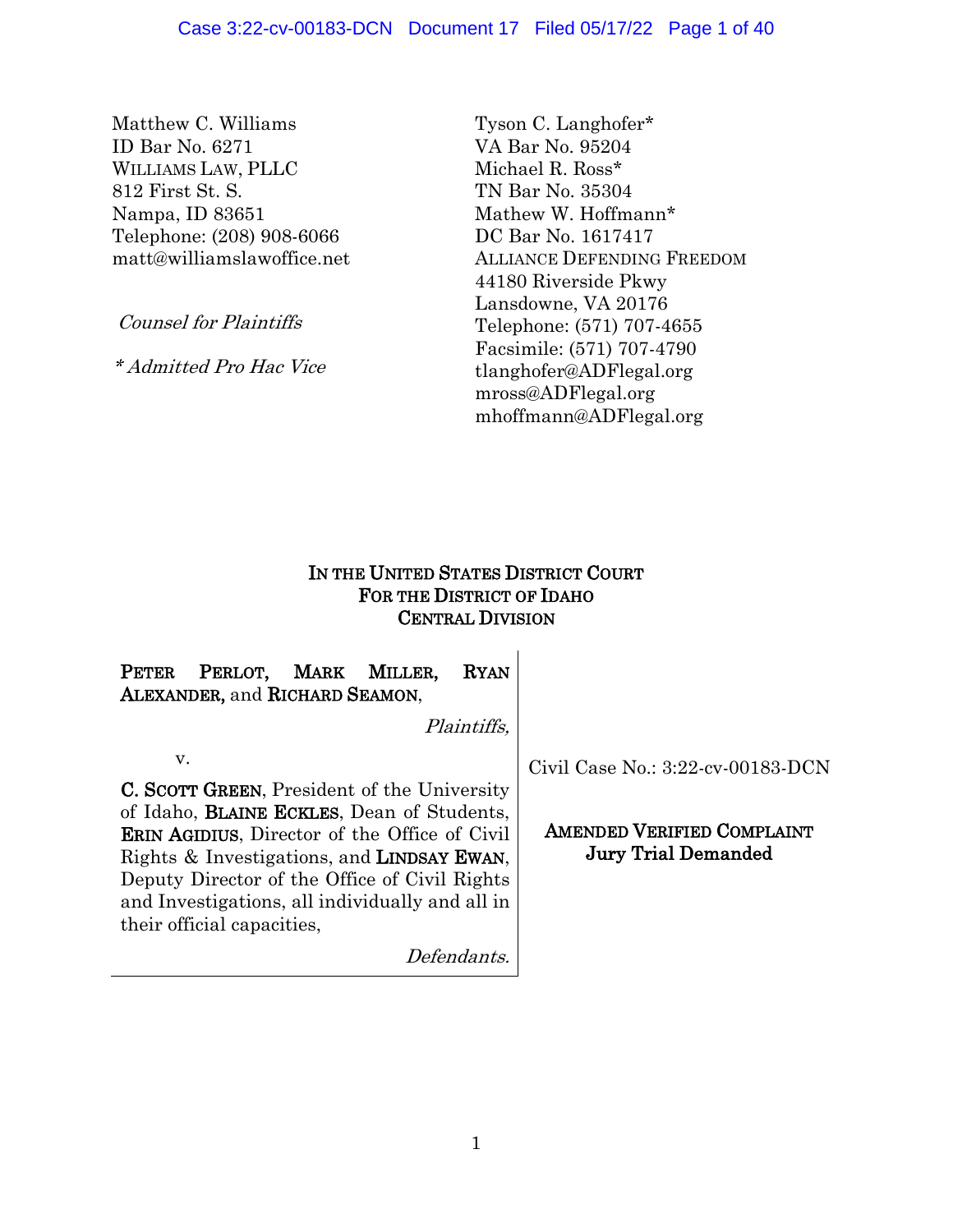# PLAINTIFFS' AMENDED VERIFIED COMPLAINT

Plaintiffs, for their Amended Verified Complaint against Defendants, state the following:

# **INTRODUCTION**

1. It is unconstitutional for the government to punish a private speaker because of the speaker's motivating ideology, opinion, or perspective, or because of the content of that speaker's expression. This prohibition against viewpoint and content discrimination applies fully to public universities.

2. The University of Idaho has failed to abide by this fundamental, clearly established principle because it has enforced its anti-harassment policies to punish students and a professor based on the content and viewpoint of their protected speech.

3. On April 1, 2022, the University of Idaho College of Law in Moscow, Idaho held a "moment of community" in response to an anti-LGBTQ+ slur that was left on a whiteboard at the University's Boise campus.

4. Members of the Christian Legal Society ("CLS") chapter at the College of Law and the chapter's faculty advisor gathered at the "moment of community" to condemn the slur and to publicly support and pray in solidarity with their fellow students at the University.

5. But while they were there, a student approached them and asked why the chapter required its officers to affirm the belief that marriage is between one man and one woman.

6. One CLS member respectfully explained that the chapter requires this because it is the only view of marriage and sexuality affirmed in the Bible.

7. Soon after, a second CLS member left a handwritten note for the student and told her that he would be happy to discuss this further with her so that they could both be fully heard and better understand one another's views.

8. The next Monday, April 4, this student and several others publicly denounced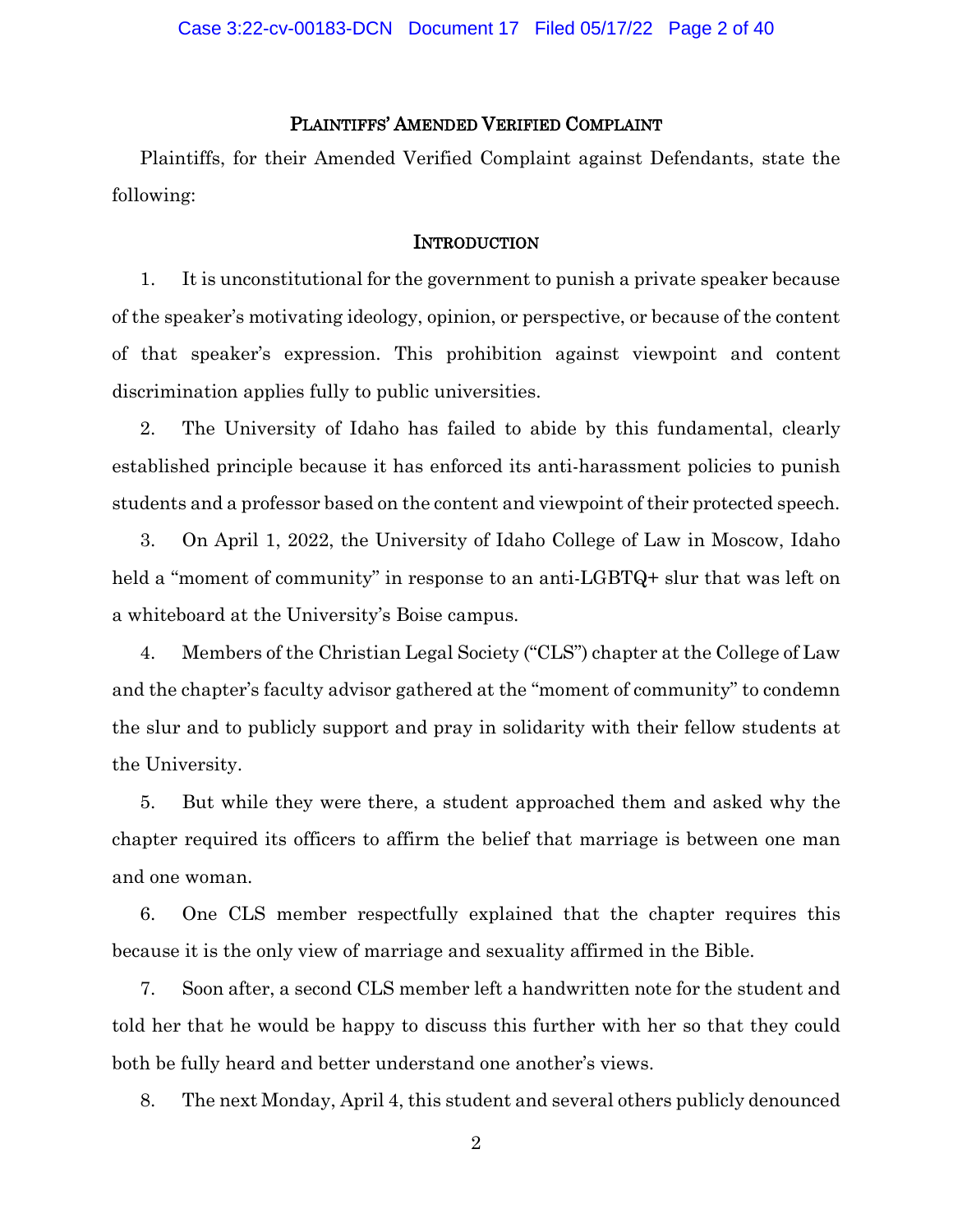#### Case 3:22-cv-00183-DCN Document 17 Filed 05/17/22 Page 3 of 40

CLS's actions at a panel with the American Bar Association. The student even said that one of the CLS students told her to go to hell, which was untrue.

9. A third CLS member attended that meeting and explained that these statements were inaccurate, that the biggest discrimination he had seen on campus was the discrimination against CLS and its religious beliefs, and that he was concerned about the state of religious freedom on campus.

10. Three days later, all three of these CLS members received no-contact orders from the University's Office of Civil Rights and Investigations. The orders prohibit any communication between Plaintiffs and another student. And a month later, the Office of Civil Rights and Investigations issued a similar order based on the April 1 "moment of community" to the chapter's faculty advisor. Neither the students nor their professor received notice that anyone had complained about them nor were they given an opportunity to review the allegations against them or defend themselves.

11. Instead of allowing the students to disagree civilly and respectfully with one another and permitting students and professors to discuss these important issues, the University chose instead to censor Plaintiffs.

12. The University issued these no-contact orders under their Title IX Sexual Harassment Policy and their Code of Conduct and Disciplinary Policies.

13. But the University has applied these Policies to Plaintiffs because of their protected speech, not any conduct.

14. The University has also applied these Policies to Plaintiffs because the University deemed the content of their speech controversial and because their viewpoints are disfavored or unpopular.

15. These actions violate Plaintiffs' clearly established rights under the First Amendment's Free Speech Clause.

16. Further, the University's Policies and their application of those Policies also violate Plaintiffs' clearly established rights to exercise their religious beliefs under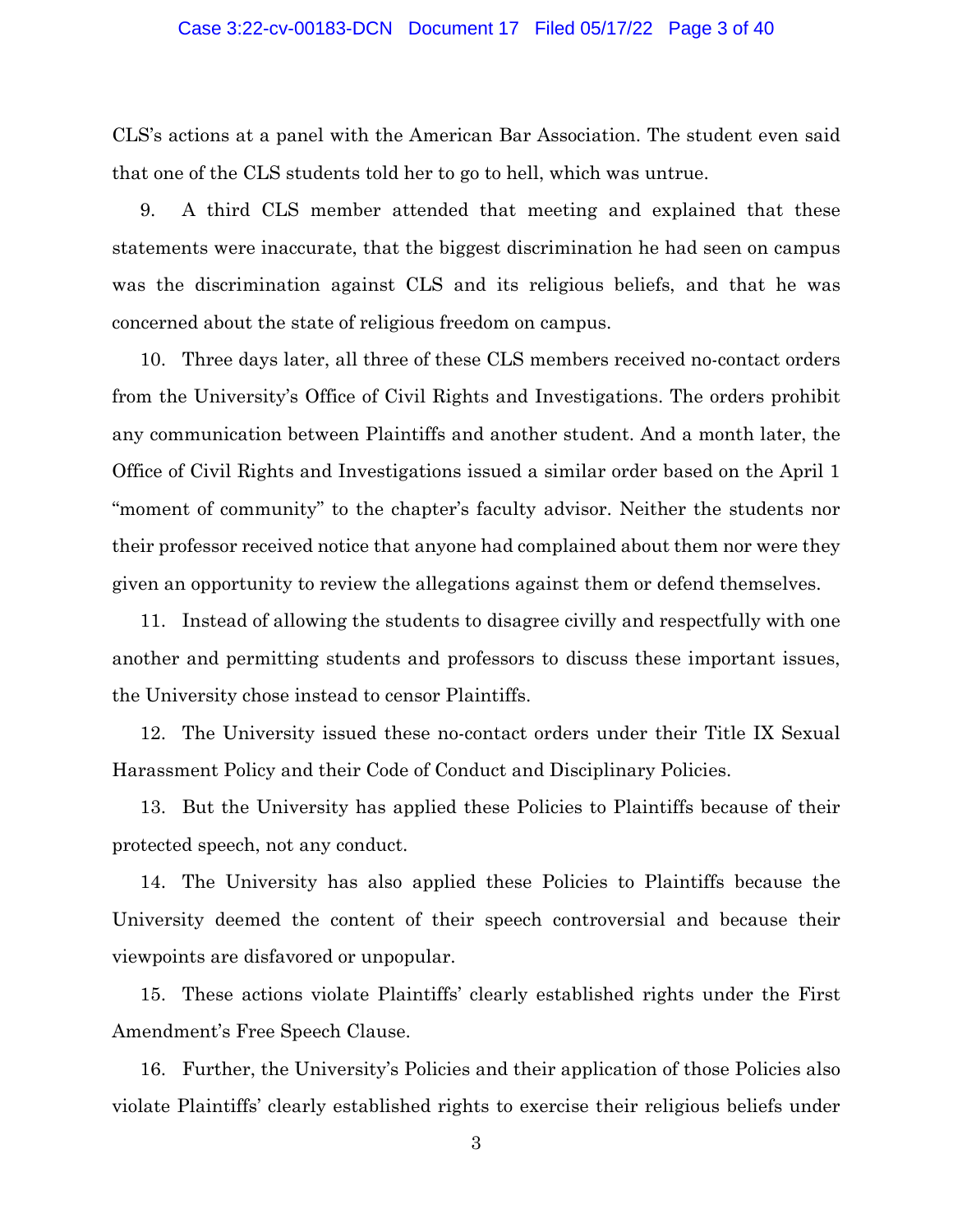#### Case 3:22-cv-00183-DCN Document 17 Filed 05/17/22 Page 4 of 40

the First Amendment, to procedural due process, and to religious exercise under Idaho's Free Exercise of Religion Protected Act.

17. These three students and their professor now sue as Plaintiffs and are entitled to their requested declaratory, injunctive, and monetary relief.

# JURISDICTION & VENUE

18. Plaintiffs sue under 42 U.S.C. § 1983 for violations of the First and Fourteenth Amendments to the United States Constitution and under Idaho Code § 73-402 for violations of Idaho's Free Exercise of Religion Protected Act.

19. Plaintiffs seek declaratory relief under 28 U.S.C. §§ 2201–02 and Federal Rule of Civil Procedure 57, injunctive relief under 42 U.S.C. § 1343 and Federal Rule of Civil Procedure 65, damages under 42 U.S.C. § 1343 and Idaho Code § 73-402(4), and reasonable attorneys' fees and costs under 42 U.S.C. § 1988 and Idaho Code § 73- 402(4).

20. This Court has original jurisdiction over the federal claims under 28 U.S.C. §§ 1331 and 1343 and supplemental jurisdiction over state claims under 28 U.S.C. § 1367.

21. This Court also has jurisdiction under 28 U.S.C. § 1343 because Plaintiffs seek to recover damages and equitable relief under 42 U.S.C. § 1983.

22. Venue is proper in this district and division under 28 U.S.C. § 1391(b) and Dist. Idaho Loc. Civ. R. 3.1 because a substantial part of the events or omissions giving rise to Plaintiffs' claims occurred in this district and because Defendants reside in this district and division.

# PLAINTIFFS

23. Plaintiffs Peter Perlot, Mark Miller, and Ryan Alexander are or were students at the University of Idaho College of Law (the "Law School") and are or were officers or members of the Law School's Christian Legal Society.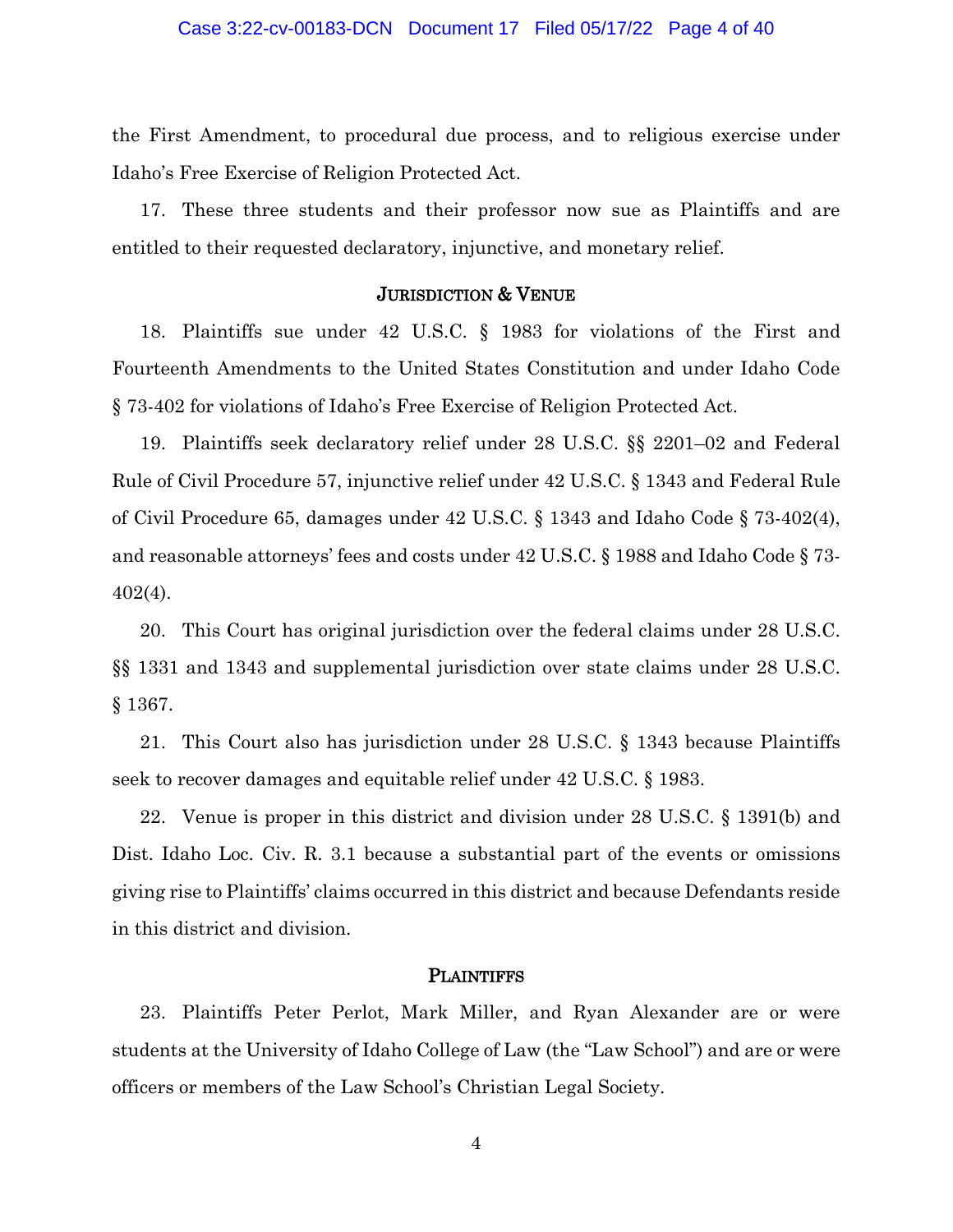#### Case 3:22-cv-00183-DCN Document 17 Filed 05/17/22 Page 5 of 40

24. Plaintiff Perlot recently graduated from the Law School but was a third-year law student and the President of CLS at all times relevant to this Complaint.

25. Plaintiff Miller is a rising third-year law student and an active member of CLS.

26. Plaintiff Alexander is a rising second-year law student and was the 1L Representative of CLS at all times relevant to this Complaint.

27. Plaintiff Richard Seamon is the Margaret Schimke Distinguished Professor of Law and faculty advisor to the CLS chapter at the Law School.

28. Plaintiffs are professing Christians.

29. Plaintiffs' religious beliefs include that God created the institution of marriage to unite one man and one woman.

30. Plaintiffs are motivated by their sincerely held religious beliefs to share the Gospel of Jesus Christ and to speak on many topics from a Christian worldview.

31. Plaintiffs Perlot, Miller, and Alexander believe that their on-campus speech is a way to share the Gospel with non-Christians and a way to disciple and equip other Christians on campus to grow and mature in their faith.

32. Plaintiff Seamon is motivated by his sincerely held religious beliefs to serve as faculty advisor for CLS and help its members and others grow and mature in their faith.

# **DEFENDANTS**

33. Defendant C. Scott Green is the President of the University of Idaho (the "University").

34. The Idaho State Board of Education has appointed Defendant Green to be "the chief program and administrative officer" for the University of Idaho and given Green "full power and responsibility . . . for the organization, management, direction, and supervision" of the University and "all of its units, divisions, and services." Ex. 1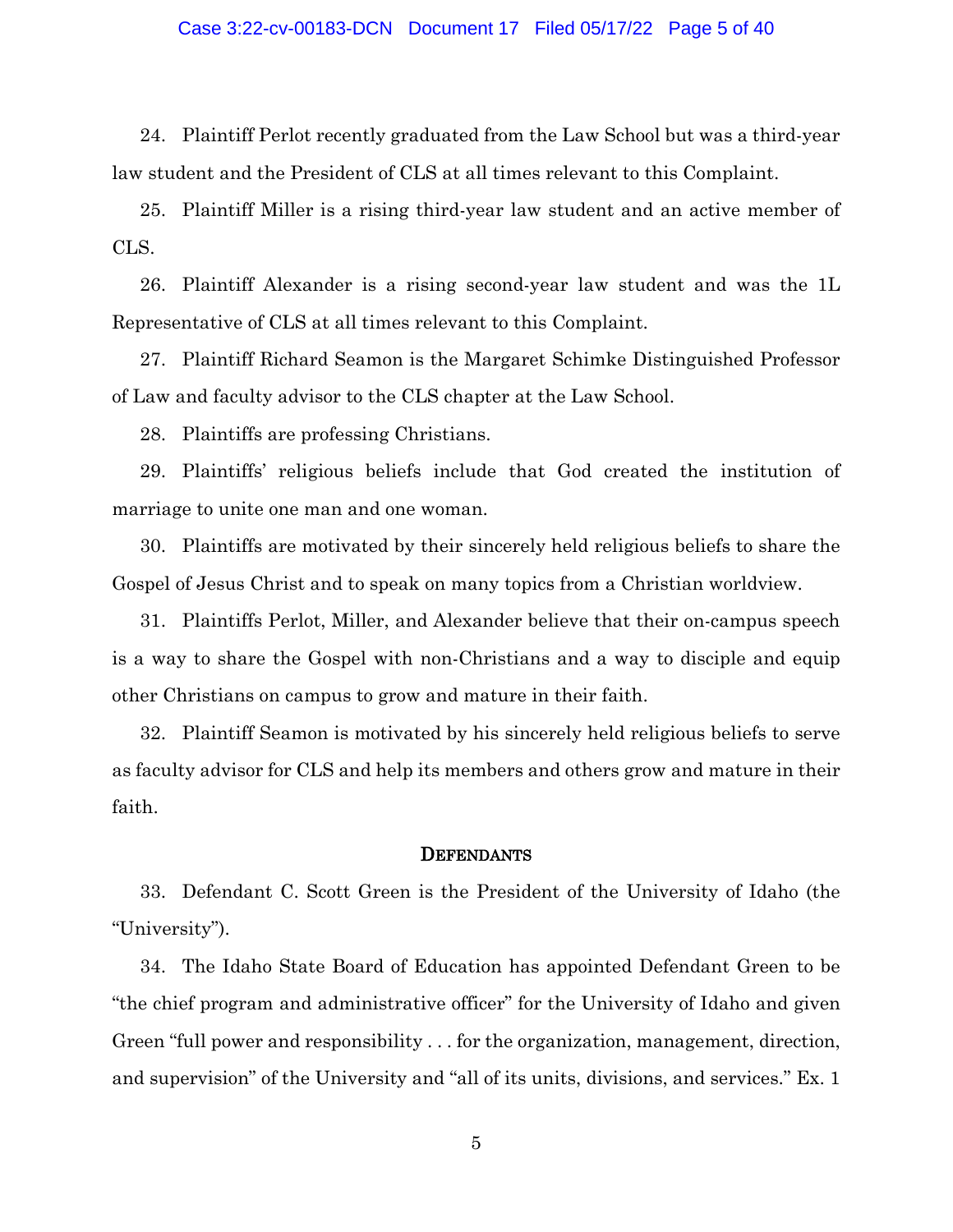#### Case 3:22-cv-00183-DCN Document 17 Filed 05/17/22 Page 6 of 40

(Idaho State Board of Education Governing Policies and Procedures, Section I.E.2.a).

35. The Idaho State Board of Education has authority to delegate this power under Idaho Code § 33-107(4)(c).

36. Defendant Green directly oversees the University's Office of Civil Rights and Investigations. Ex. 2 (University Organization Chart).

37. Defendant Green knows or should know that the challenged University Policies unconstitutionally regulate speech and have been applied unconstitutionally to Plaintiffs' speech. Although Defendant Green knows this, he has not amended or repealed those Policies or taken any other corrective action as to their application here.

38. Defendant Green is sued for declaratory and injunctive relief in his official capacity and for damages in his individual capacity.

39. Defendant Eckles is the Vice Provost for Student Affairs and the Dean of Students.

40. As the Dean of Students, Mr. Eckles oversees all aspects of student discipline, including any discipline for students who violate the Student Code of Conduct. Ex. 3 (Office of the Dean of Students and Student Conduct webpages).

41. Defendant Eckles knows or should know that the challenged University Policies unconstitutionally regulate speech and have been applied unconstitutionally to Plaintiffs' speech. Although Defendant Eckles knows this, he has not amended or repealed those Policies or taken any other corrective action as to their application here.

42. Defendant Eckles is sued for declaratory and injunctive relief in his official capacity and for damages in his individual capacity.

43. Defendant Erin Agidius is the Director of the Office of Civil Rights and Investigations for the University.

44. As Director, Defendant Agidius oversees all aspects of the Office of Civil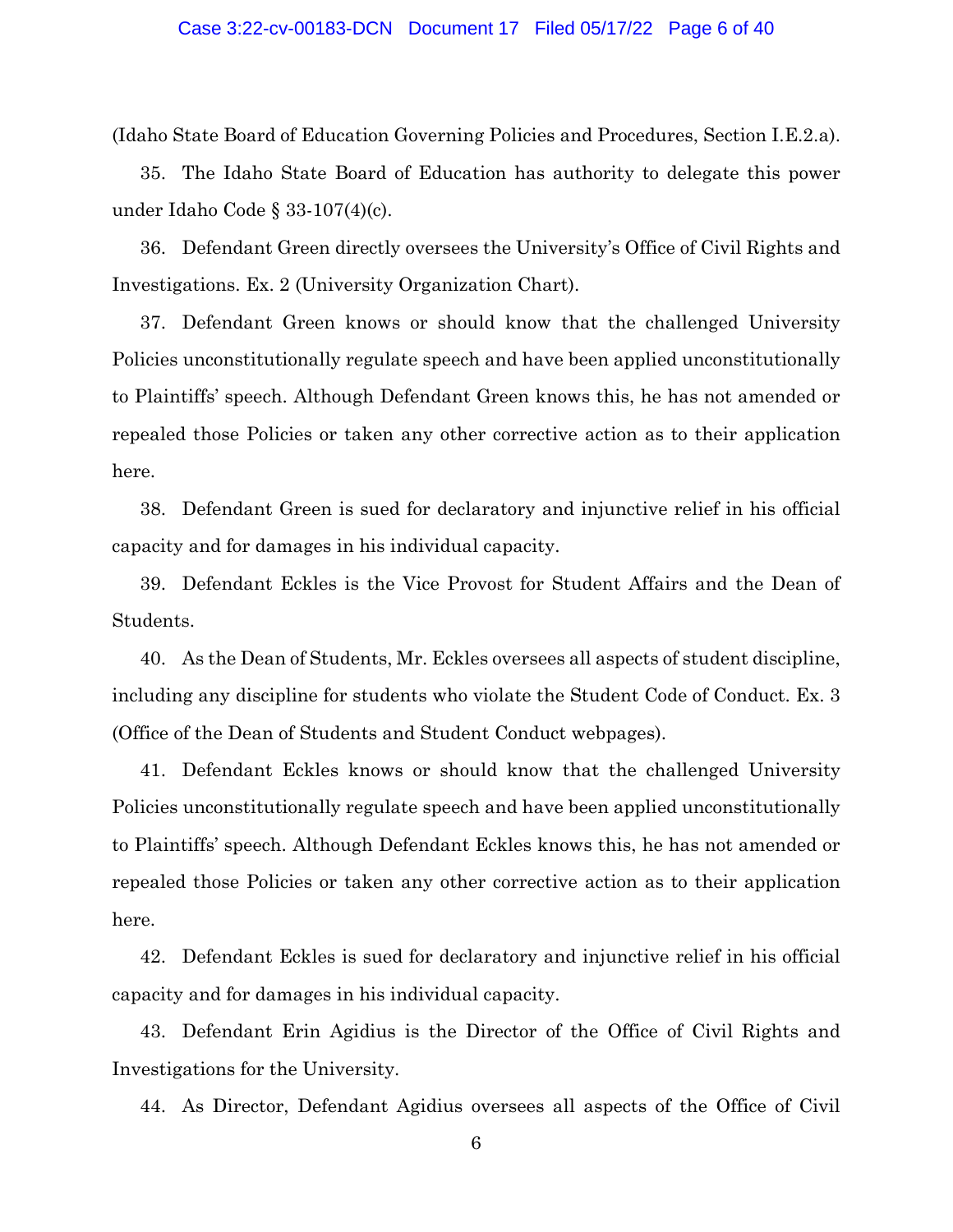### Case 3:22-cv-00183-DCN Document 17 Filed 05/17/22 Page 7 of 40

Rights and Investigations, including "training, education and investigation of complaints." Ex. 4 (Office of Civil Rights & Investigations, "Meet Our People").

45. Defendant Lindsay Ewan is the Deputy Director of the Office of Civil Rights and Investigations for the University.

46. As Deputy Director, Defendant Ewan "supervises and directs the work of the civil rights investigators in the course of investigations involving students and employees." *Id.* 

47. Defendants Agidius and Ewan know or should know that the challenged University Policies unconstitutionally regulate speech. Although Defendants Agidius and Ewan know this, they have not amended or repealed those Policies or taken any other corrective action as to their application here.

48. Defendants Agidius and Ewan have unconstitutionally applied the challenged Policies to censor Plaintiffs' speech.

49. Defendants Agidius and Ewan are sued for declaratory and injunctive relief in their official capacities and for damages in their individual capacities.

50. Each of the acts and Policies alleged in this Complaint are and were attributed to Defendants who have acted and continue to act under color of a statute, regulation, or custom of the State of Idaho.

# FACTUAL ALLEGATIONS

# I. Defendants' challenged Policies

51. The University's Office of Civil Rights and Investigations (the "Office of Civil Rights") and Dean of Students implement and enforce several nondiscrimination Policies.

52. The University's Title IX Sexual Harassment Policy (the Title IX Policy), along with the Student Code of Conduct and the Disciplinary Process for Alleged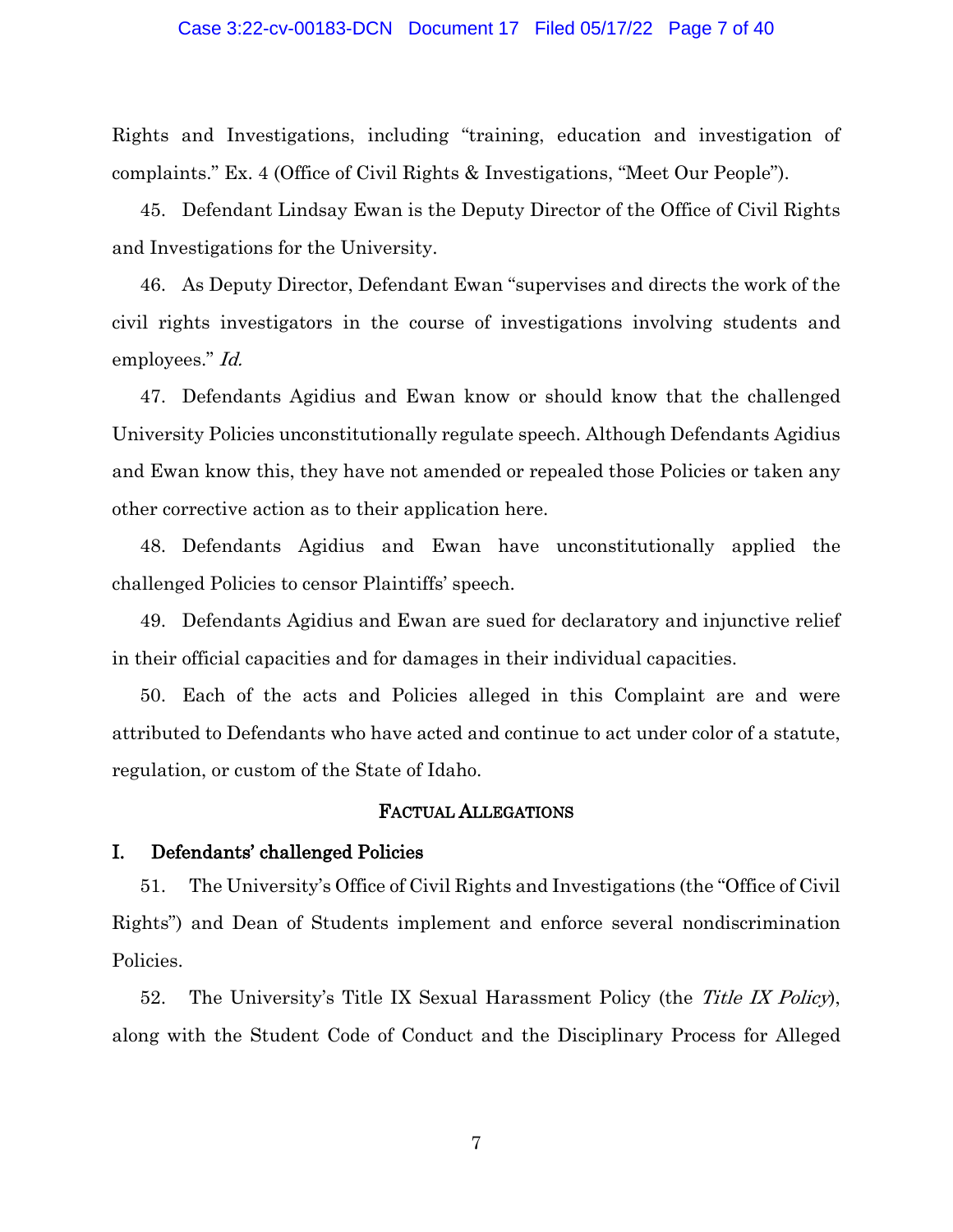Violations of Student Code of Conduct (together the *Conduct and Discipline Policies*), prohibit different types of harassment and discriminatory behavior.

# A. The Title IX Policy

53. The University's Title IX Policy requires the Office of Civil Rights to issue various interim measures, including no-contact orders, in response to complaints about sexual harassment.

54. The University recently updated its *Title IX Policy* in January 2022 to be consistent with federal regulations regarding Title IX. Ex. 5 (Policy 6100 – Title IX Sexual Harassment); see 34 C.F.R. §§ 106.30–.46.

55. The University's Policy prohibits "sexual harassment," which it defines to include "conduct on the basis of sex" that is "determined by a reasonable person to be so severe, pervasive, and objectively offensive that it effectively denies a person equal access to the University's education program or activity." Ex. 5 at 3, Sec. D-19.b.

56. If a student reports sexual harassment, the Policy *requires* the Office of Civil Rights to immediately "[i]mplement appropriate supportive measures for both the respondent and the complainant. Supportive measures may be implemented with or without the filing of a formal complaint." *Id.* at 4, Sec. E-1.b.

57. "Supportive measures" include "[m]utual restrictions on contact between the parties."  $Id$ , Sec. E.1.b.1(e).

58. The Policy does not require the Office of Civil Rights to determine that sexual harassment occurred or likely occurred.

59. The Policy does not require Defendants to give notice or a hearing to the respondent before issuing these so-called "supportive measures."

60. The Policy does not require Defendants to find that sexual harassment is likely to occur in the future.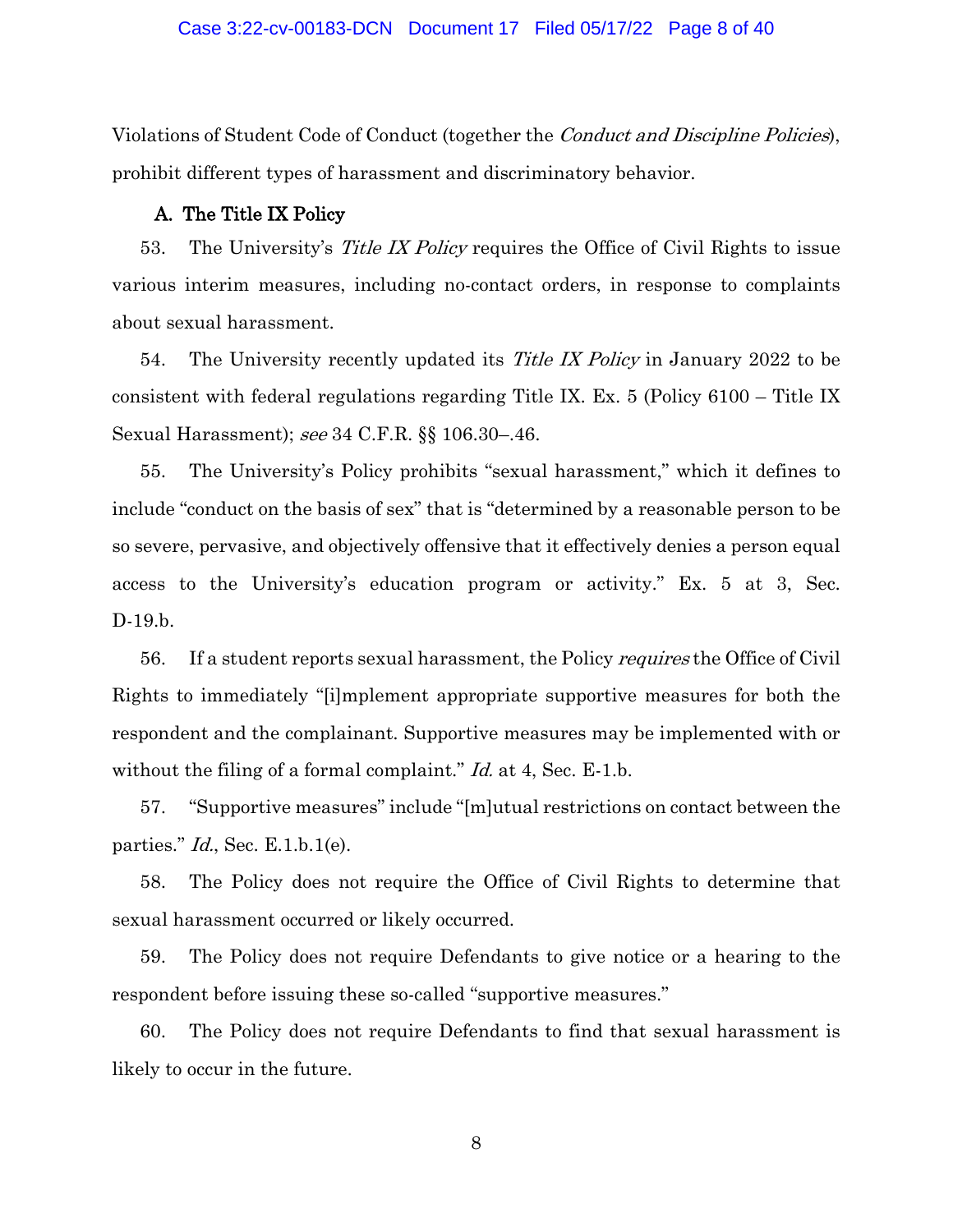# Case 3:22-cv-00183-DCN Document 17 Filed 05/17/22 Page 9 of 40

61. The Policy does not provide for any appeal of "supportive measures" Defendants impose such as no-contact orders.

62. Moreover, the Office of Civil Rights "has sole authority to determine what supportive measures are to be implemented." *Id.* at 5, Sec. E.1.b.2.

63. The Policy prohibits "retaliation" and subjects retaliation to discipline. Id. at 20–21, Sec. O.1.

64. The Policy's prohibition on retaliation provides, "No person may intimidate, threaten, coerce, or discriminate against any individual . . . because the individual has made a report or complaint, testified, assisted, or participated or refused to participate in any manner in an investigation, proceeding, or hearing under this policy." Id. at 21, Sec. O.1.a.

# B. The Conduct and Discipline Policies

65. Similarly, the Conduct and Discipline Policies prohibit several types of harassing and discriminatory behaviors and grants the Office of Civil Rights and Dean of Students wide latitude to investigate and issue "interim action" they deem fit.

- 66. As relevant here, the Policies prohibit four types of behavior:
	- a. "Persistent or severe, verbal abuse, threats, intimidation, harassment, coercion, bullying, derogatory comments, vandalism, or other conduct that threatens or endangers the mental or physical health or safety of any person or causes reasonable apprehension of such harm. A single instance may be considered severe enough to merit sanctions."
	- b. "Sexual harassment, which . . . includes, but is not limited to, unwelcome sexual advances, requests for sexual favors, and other verbal, nonverbal, or physical conduct or communication of a sexual nature when . . . [s]uch conduct is sufficiently severe or pervasive as to have the effect of creating an intimidating, hostile or offensive educational environment or negatively affecting a student's educational opportunities. A single instance may be considered severe enough to merit sanctions."
	- c. "Gender-based and sexual orientation harassment . . . which is defined as any act of verbal, non-verbal, or physical aggression, intimidation, or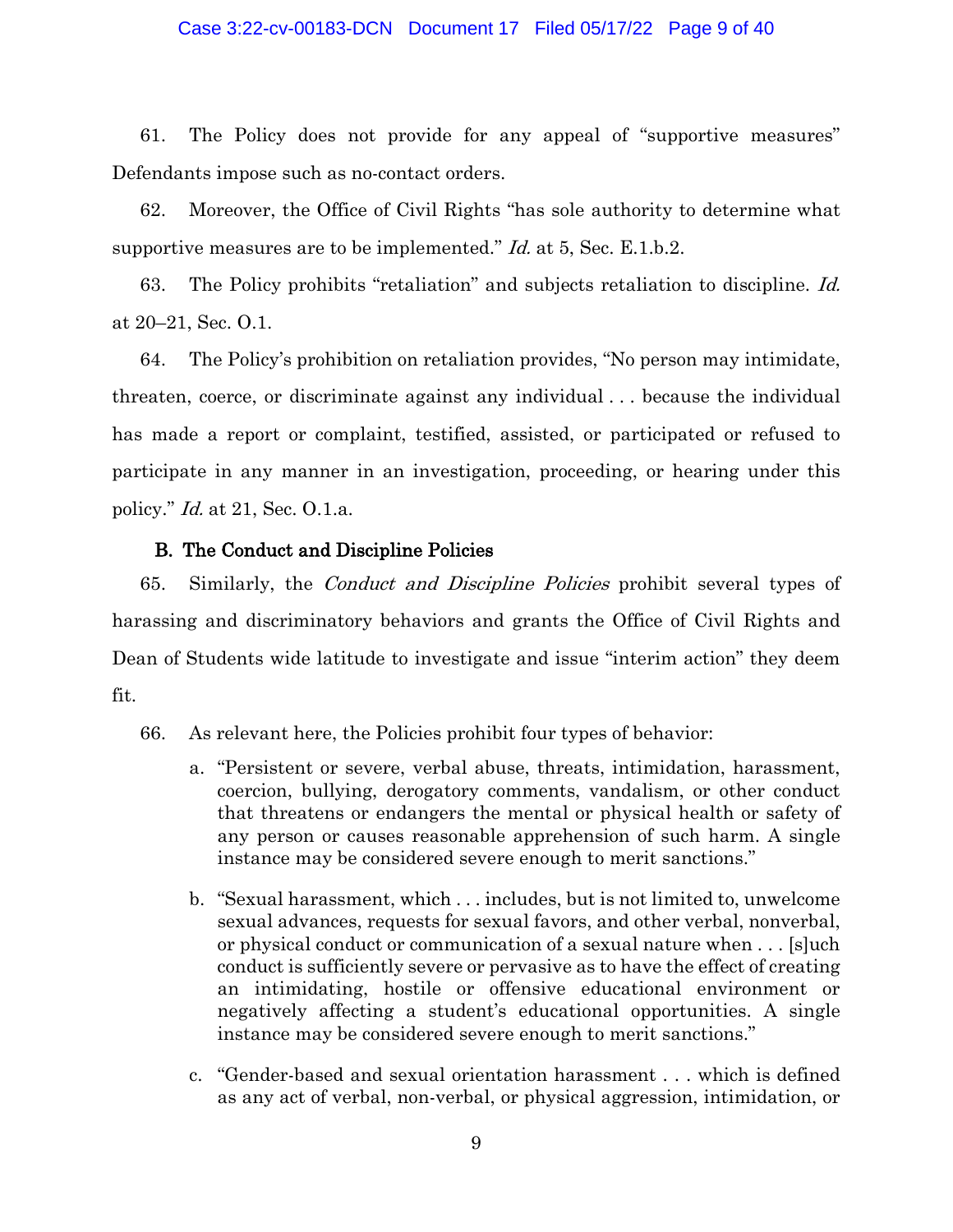hostility based on sex, sex-stereotyping, gender, or gender-stereotyping, even if those acts do not involve conduct of a sexual nature."

d. "Discrimination" based on "race, color, national origin, religion, sex, sexual orientation, gender identity/expression, age, disability or status as a Vietnam-era veteran."

Ex. 6 at 4–5 (Policy 2300 – Student Code of Conduct); Ex. 7 (Policy 3200 – Policy of Nondiscrimination); Ex. 8 (Policy 3215 – Non-Discrimination on the Basis of Sexual Orientation and Gender Identity/Expression).

67. The *Discipline Policy* authorizes Defendants to take any necessary "interim" action" for actual or potential violations of any of the prohibitions in the Student Code of Conduct, including the prohibitions above. Ex. 9 at 10, Sec. H (Policy 2400 – University Disciplinary Process for Alleged Violations of Student Code of Conduct).

68. On information and belief, Defendants interpret the Discipline Policy to allow "interim action" even if a formal complaint is not filed.

69. The authorized "interim action" includes "[i]ssuance of a no-contact order." Id. Sec. H-4.b.

70. The Discipline Policy does not require Defendants to determine that the Conduct Policy was violated or likely violated.

71. The *Discipline Policy* does not require Defendants to give notice or a hearing to a respondent before issuing a no-contact order, *id.*, Sec. H-2, and even states that "[a] no-contact order should be routinely issued in Title IX cases." *Id.*, Sec. H.3.

72. The Discipline Policy does not require Defendants to find that there is a risk of future violations before issuing a no-contact order.

73. In fact, the *Discipline Policy* exempts the issuance of no-contact orders from any factual finding of future harm. Id., Sec. H-2.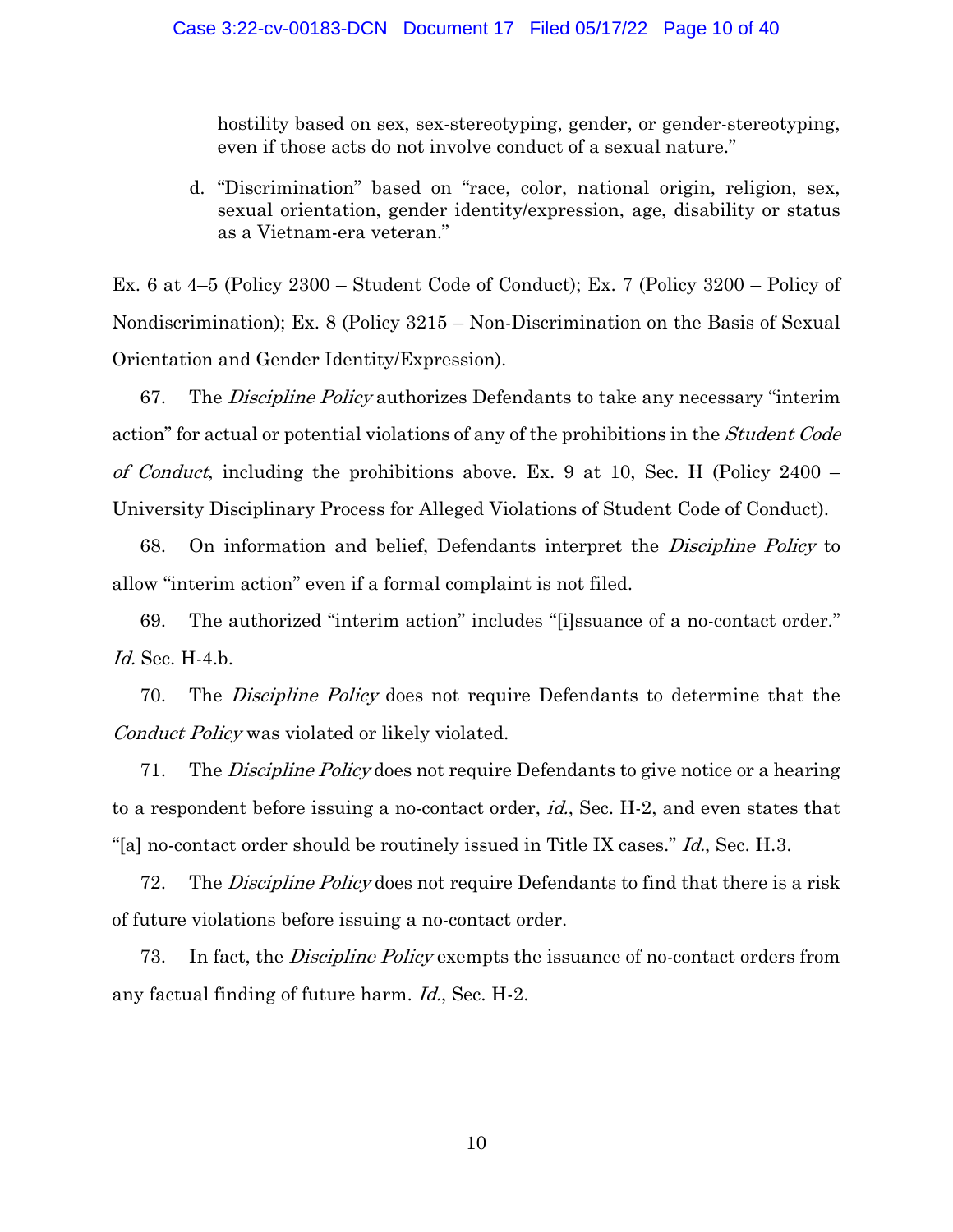# Case 3:22-cv-00183-DCN Document 17 Filed 05/17/22 Page 11 of 40

74. Similarly, in Title IX cases, Defendants' Discipline Policy exempts the issuance of a no-contact order from any "specific determination" that future harm is likely to occur. *Id.*, Sec. H-3.

75. Defendants' Discipline Policy allows an appeal of a no-contact order only to the same officer that issued the order. *Id.* at 11, Sec. H-7.

76. Defendants provide "no formal procedures for this appeal." Id., Sec. H-7.

77. During the pendency of the appeal, the no-contact order "remain[s] in effect." *Id.*, Sec. H-7.

78. Policies 3215 and 3200 also apply to faculty.

79. Defendants can impose discipline on faculty up to and including dismissal for violations of Defendants' policies. Ex. 10 at 1, Sec. A (Policy 3910 – Dismissal and Discipline of Faculty).

# II. Defendants punish Plaintiffs for defending Christian Legal Society's religious beliefs.

80. Defendants have applied their Title IX Policy and Conduct and Discipline Policies against Plaintiffs based on Plaintiffs' religious speech.

# A. Plaintiffs went to great efforts to get the University to approve their Christian Legal Society chapter.

81. Plaintiff Miller and several other students founded the University's Christian Legal Society chapter in the Fall of 2021.

82. The Christian Legal Society is "a fellowship of Christians dedicated to serving Jesus Christ through the practice and study of law, the defense of religious freedom and life, and the provision of legal aid to the needy." About Us, Christian Legal Society, https://www.christianlegalsociety.org/about (last visited Apr. 20, 2022).

83. CLS has over 54 chapters of practicing attorneys and 120 chapters of law students across the country. Christian Legal Society, Annual Report 2020, at 27–28,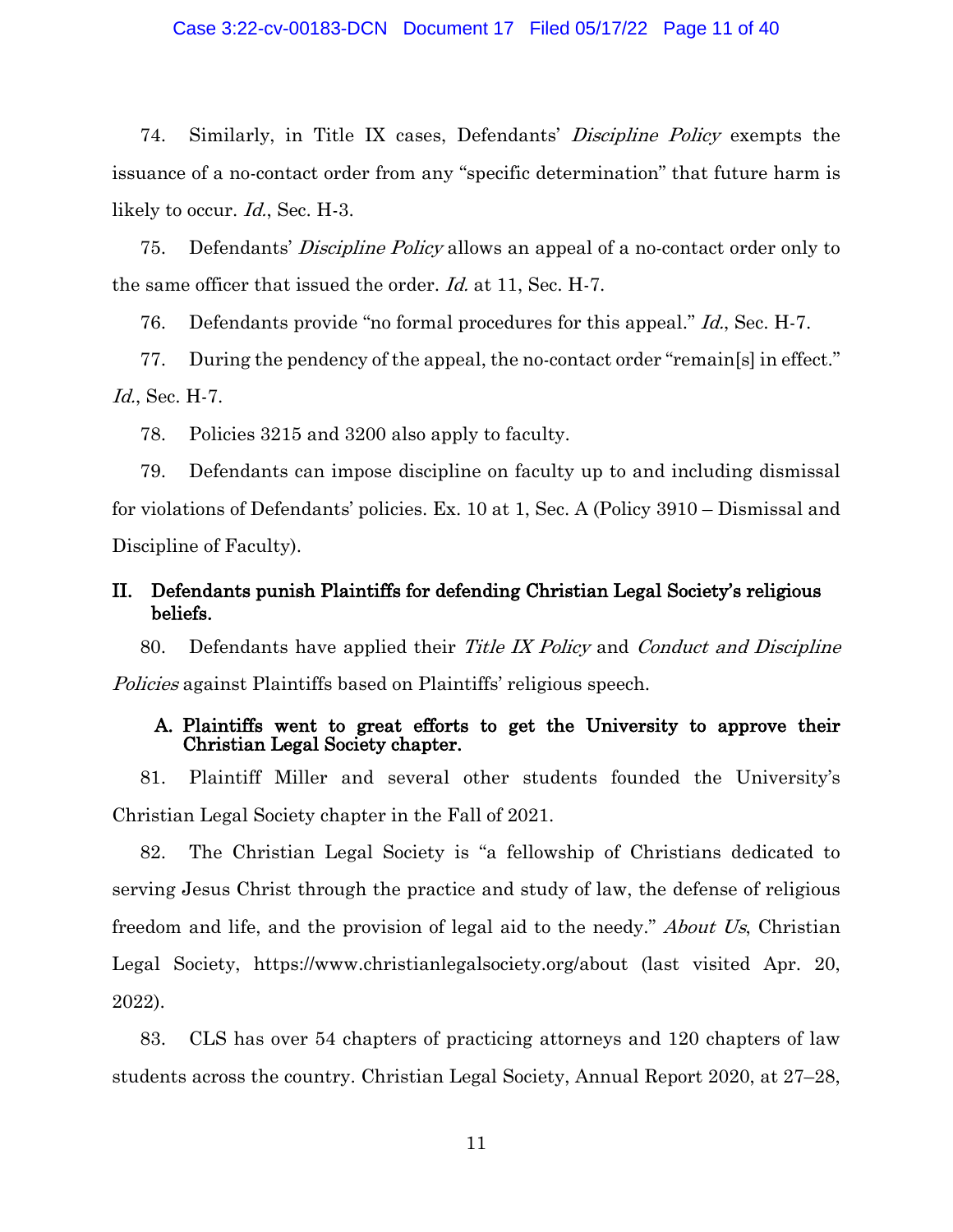# Case 3:22-cv-00183-DCN Document 17 Filed 05/17/22 Page 12 of 40

https://www.christianlegalsociety.org/sites/default/files/site\_files/AnnualReport\_202 0\_low.pdf (last visited Apr. 20, 2022).

84. The chapter's Constitution specifically states that "[a]ll officers must also affirm the CLS Community Life Statement and agree to operate the Chapter under its principles." Ex. 11 at 2 (CLSUI Chapter Constitution).

85. The CLS Community Life Statement provides in part: "We renounce unbiblical behaviors, including deception, malicious speech, drunkenness, drug abuse, stealing, cheating, and other immoral conduct such as using pornography and engaging in sexual relations other than within a marriage between one man and one woman." Ex. 12 (CLS Community Life Statement).

86. The Community Life Statement also contains other traditional and wellknown Christian beliefs, including the following:

- a. "We believe that the Bible, God's written word, is the ultimate guide for our values, attitudes, and behaviors";
- b. "We seek to respect the uniqueness of all people, including our differences in race, sex, ethnicity, and talents, for each bear's God's image";
- c. "We acknowledge that every person has engaged in attitudes and behaviors that fall short of God's standards, and we rejoice in God's forgiveness to all repentant believers"; and
- d. "We acknowledge the Biblical mandate to treat all persons with love and respect, even if we disagree over these values, attitudes, and behavior."

Id.

87. Plaintiff Miller and the students attempted to register their own CLS chapter at the beginning of the school year but were continually delayed by the law school's student government body.

88. Several students, including members of the student government, expressed disapproval of the chapter because its Constitution requires officers to affirm that marriage is between one man and one woman.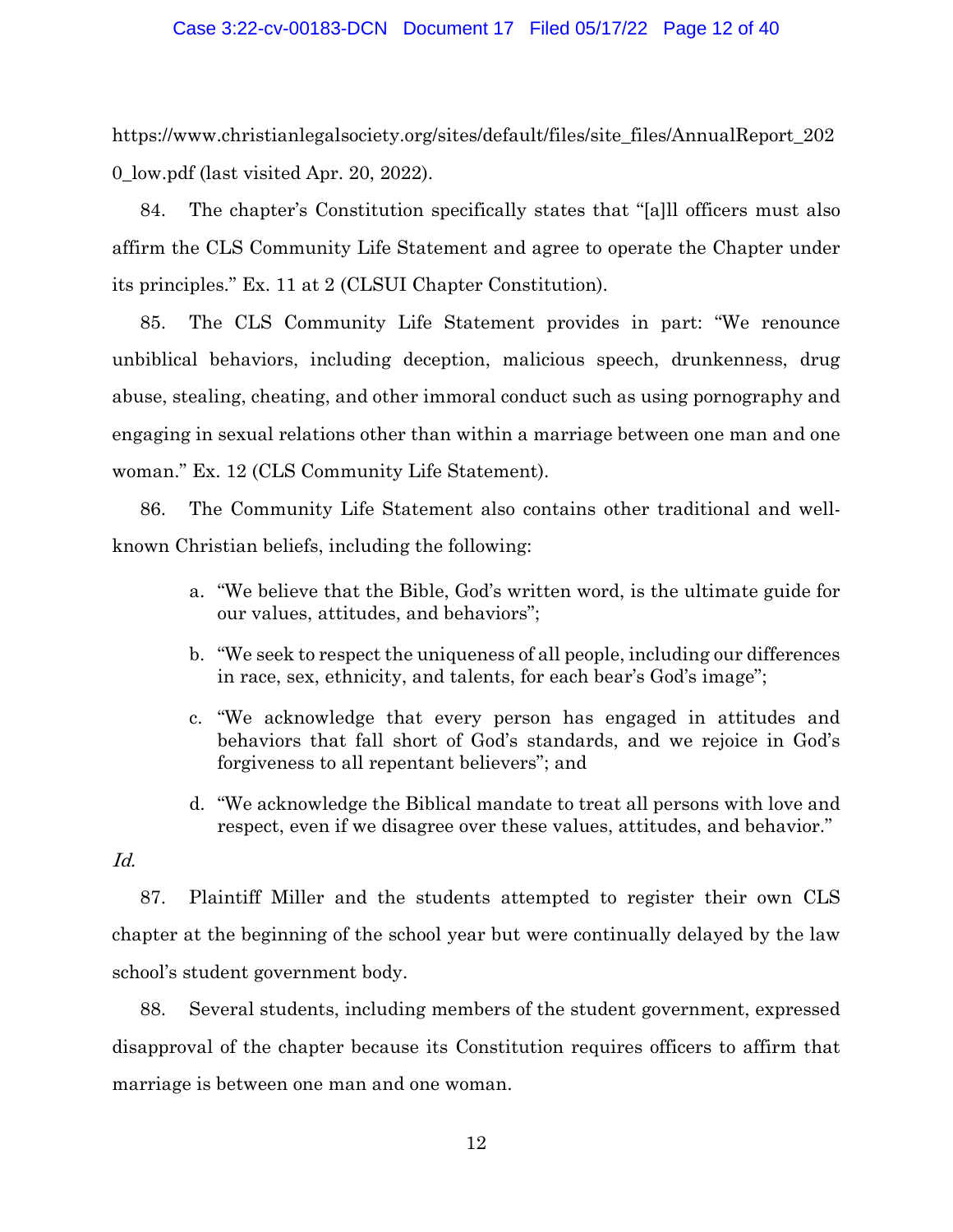# Case 3:22-cv-00183-DCN Document 17 Filed 05/17/22 Page 13 of 40

89. During two separate sessions, the student government debated whether they would allow CLS to require its leaders to hold beliefs consistent with CLS' mission and purpose.

90. Additionally, several CLS officers also received emails from other students objecting to CLS' religious beliefs. One student stated that CLS's religious belief "is an invalidation of someone's very existence who is a LGBTQ person" and that he has "been spreading word about this issue to other students because I believe many do not know about it and would find it concerning as I have." Ex. 13 (Email, "Concerning Actions by the Christian Legal Society").

91. Because of the hostility towards CLS' religious beliefs, the Dean of the law school had to intervene and approve the chapter in November 2021.

92. Plaintiff Seamon is the chapter's faculty advisor.

93. Since then, the chapter has met weekly to hold Bible studies and has about ten regular members.

94. The chapter also regularly holds events open to all law students. In the Fall of 2021, it hosted a speaker to discuss church law. And on April 20, 2022, it jointly hosted a panel on religious liberty with the law school's Federalist Society and ACLU chapters.

# B. Plaintiffs Perlot and Miller are approached by another law student to question their group's religious beliefs.

95. On April 1, 2022, the law school held a "moment of community" in response to an incident at the Boise campus.

96. Law school Dean Johanna Kalb emailed all law students and explained that someone wrote a derogatory slur directed at the LGBTQ+ community on a classroom whiteboard at the Boise campus. Ex. 14 at 1 (Emails from Deans regarding Moment of Community).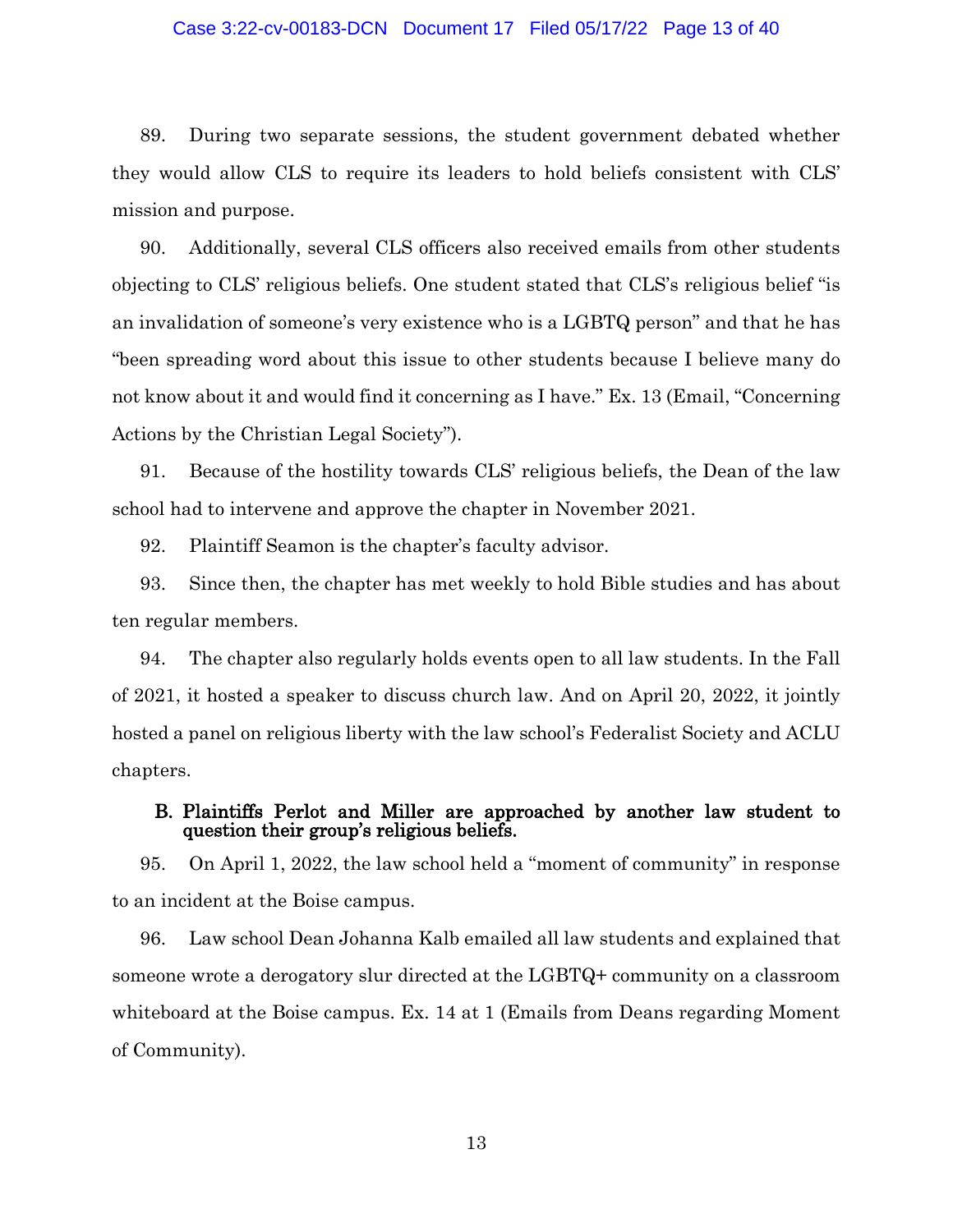97. Her email also reiterated the need to "disagree and debate, while also caring for and respecting each other." Id.

98. She also stated,

I want to be very clear that I expect and hope that our classrooms and hallways will be a place of robust discussion and debate. In every place I've worked, including here, I have had the great fortune to discuss and learn from faculty, staff, and students whose views differ from my own. I have made mistakes and learned from them, and I've grown and changed as a result, as a person and as a lawyer. The foundation for all of these discussions is mutual respect and grace. Bullying is not a conservative or a liberal value, and I will do everything in my power to stop it.

Id.

99. The law school's associate deans sent a follow up email inviting everyone who has ever "felt marginalized or excluded" or who "just want[s] to show support for those who have" to participate in a "moment of community" on the front steps of the law school buildings on each campus. Id. at 1.

100. Plaintiffs Perlot and Miller, along with most of the other CLS members, and Plaintiff Seamon, desired to participate in this event to denounce the slur and marginalization of any members of the community.

101. Plaintiff Alexander was unable to attend the event because he was ill.

102. When they arrived the morning of the event, Plaintiffs Perlot, Miller, and Seamon and about eight other members of CLS formed a circle on the steps in front of the law school and began praying.

103. As prayer continued, about 30 other individuals who were not part of CLS also joined the gathering.

104. One of those individuals was the subject of the no-contact orders against Plaintiffs. To respect her privacy, Plaintiffs refer to her as Ms. Doe.<sup>1</sup>

<sup>1</sup> Plaintiffs have also redacted Ms. Doe's name and other unnecessary personally identifying information from the exhibits to the Complaint.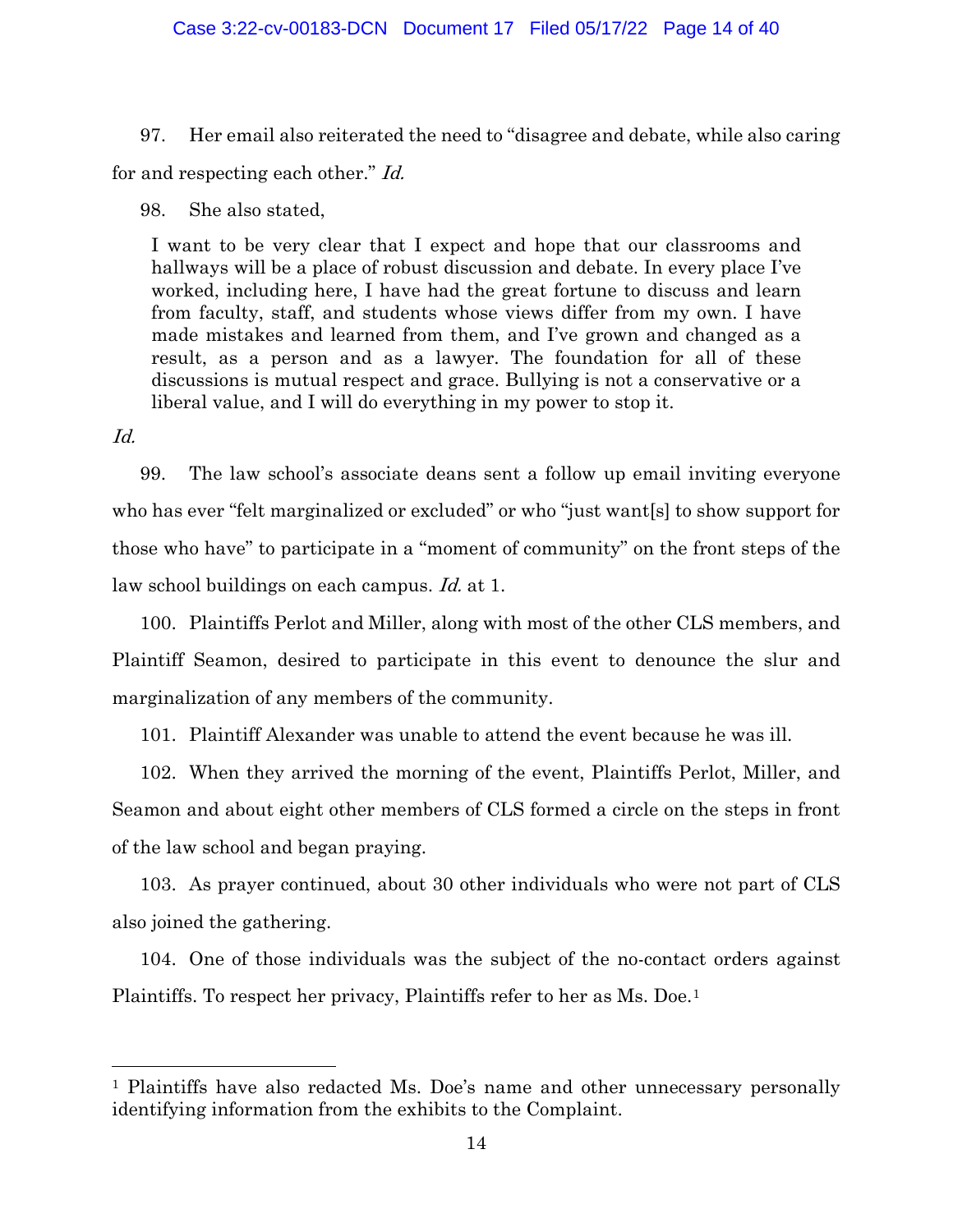# Case 3:22-cv-00183-DCN Document 17 Filed 05/17/22 Page 15 of 40

105. After the prayer ended, Ms. Doe asked the CLS members why the CLS constitution states that marriage is between one man and one woman.

106. Mr. Miller responded that this requirement is based on a biblical view of marriage and sexuality.

107. Ms. Doe responded that she did not think the Bible supported that belief.

108. Mr. Miller explained that the Bible defines marriage between a man and a woman in several places and that it condemns homosexuality, just like every other sin.

109. Plaintiff Seamon assented to the truth of Plaintiff Miller's statement.

110. Ms. Doe did not say anything further to Mr. Miller, Plaintiff Seamon, or any other CLS members, and their conversation concluded at that point.

111. In this conversation, Mr. Miller and Ms. Doe civilly and respectfully expressed their disagreement with one another.

112. Other attendees at the event, including some faculty members, also witnessed the conversation.

113. After the event, Plaintiff Perlot left a handwritten note for Ms. Doe at her desk when she was not present. The note invited her to come to a CLS event or to talk with him if she wanted to have more discussion about that issue or to learn more about CLS.

114. Plaintiff Perlot did this because he thought that a one-on-one conversation would allow both him and Ms. Doe an opportunity to be fully heard and better understand one another's views.

115. Several other members of the campus community expressed hostility toward Plaintiffs even though Plaintiffs civilly and respectfully explained their beliefs and even though they did so in response to a direct question about those beliefs.

116. The following Monday, on April 4, several students staged walkouts for two of the classes taught by Plaintiff Seamon.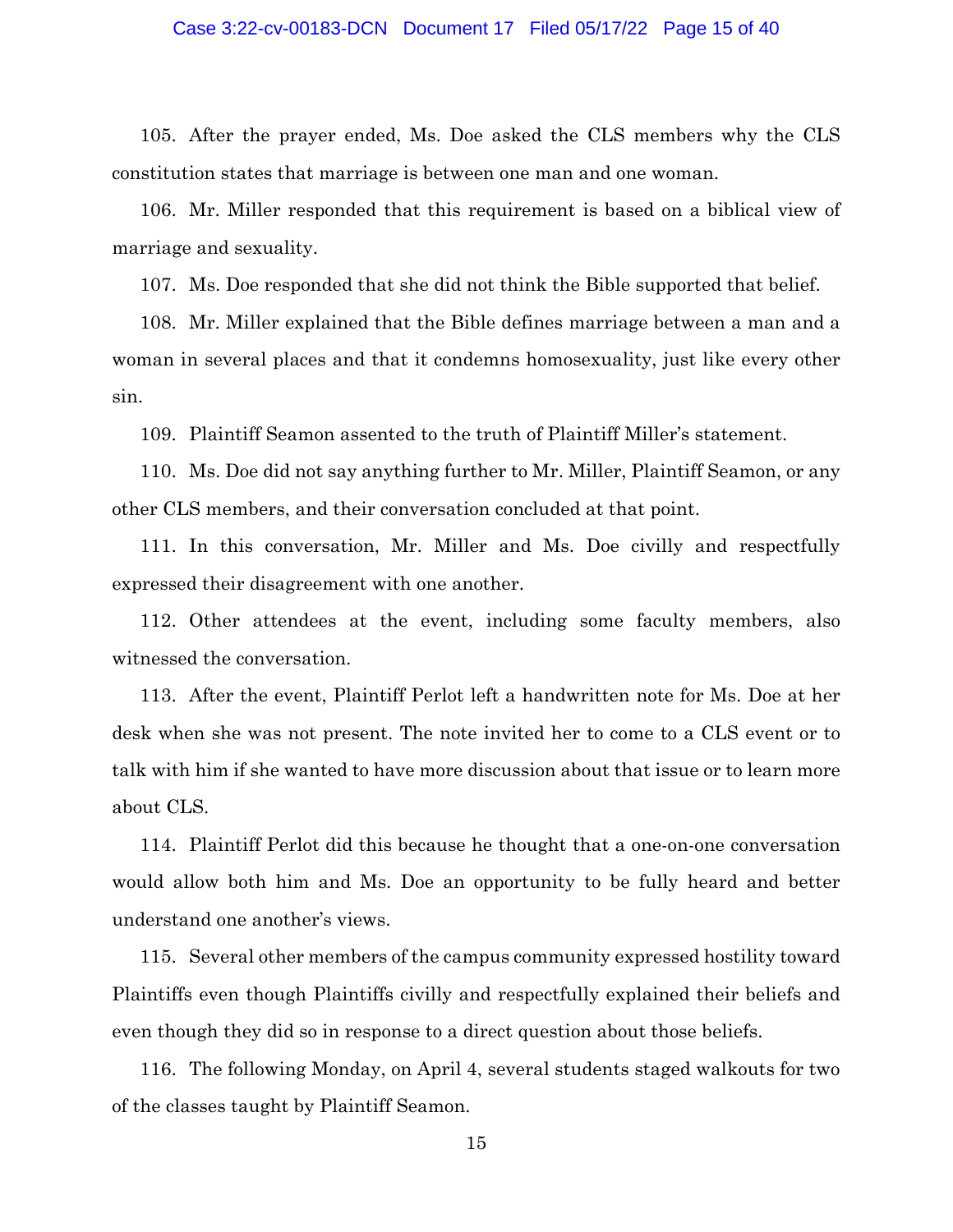## Case 3:22-cv-00183-DCN Document 17 Filed 05/17/22 Page 16 of 40

117. Another professor placed a sign on her office door that reads "I stand with our LGBTQI+ students, staff, and faculty and everyone who has experienced discrimination at this law school. At this public university your personal religious beliefs are not an excuse to deprive others of their rights under the law." Ex. 15 (Sign Posted by Professor).

118. The president of the Law School's student government also condemned Plaintiffs' religious beliefs in a Facebook post. He stated that he was "sickened and saddened" by what CLS did and that "[w]hat was meant to be a showing of love and support devolved into proselytizing." Ex. 16 (Facebook Post).

119. He also stated that "[p]reaching that marriage is between a man and a woman is beyond the pale" but begrudgingly affirmed that the CLS students were "within [their] constitutional rights" to pray and talk at the event. Id.

120. On information and belief, Defendants have not restricted the speech of or otherwise punished the professor or any of the students who engaged in the above expression.

# C. Plaintiff Alexander and other students defend the Christian Legal Society at a subsequent event.

121. The Monday after the event, the Law School hosted members of the accreditation panel of the American Bar Association (the "ABA").

122. Before the ABA arrived, the Law School told all of the students that there would be an ABA panel for the students on April 4 to talk about any concerns that the students had.

123. Plaintiffs Alexander and Perlot and 3 other CLS members attended the event.

124. At the panel, several students, including Ms. Doe, stated that certain students from the Christian Legal Society had religious beliefs that were bigoted and anti-LGBTQ+.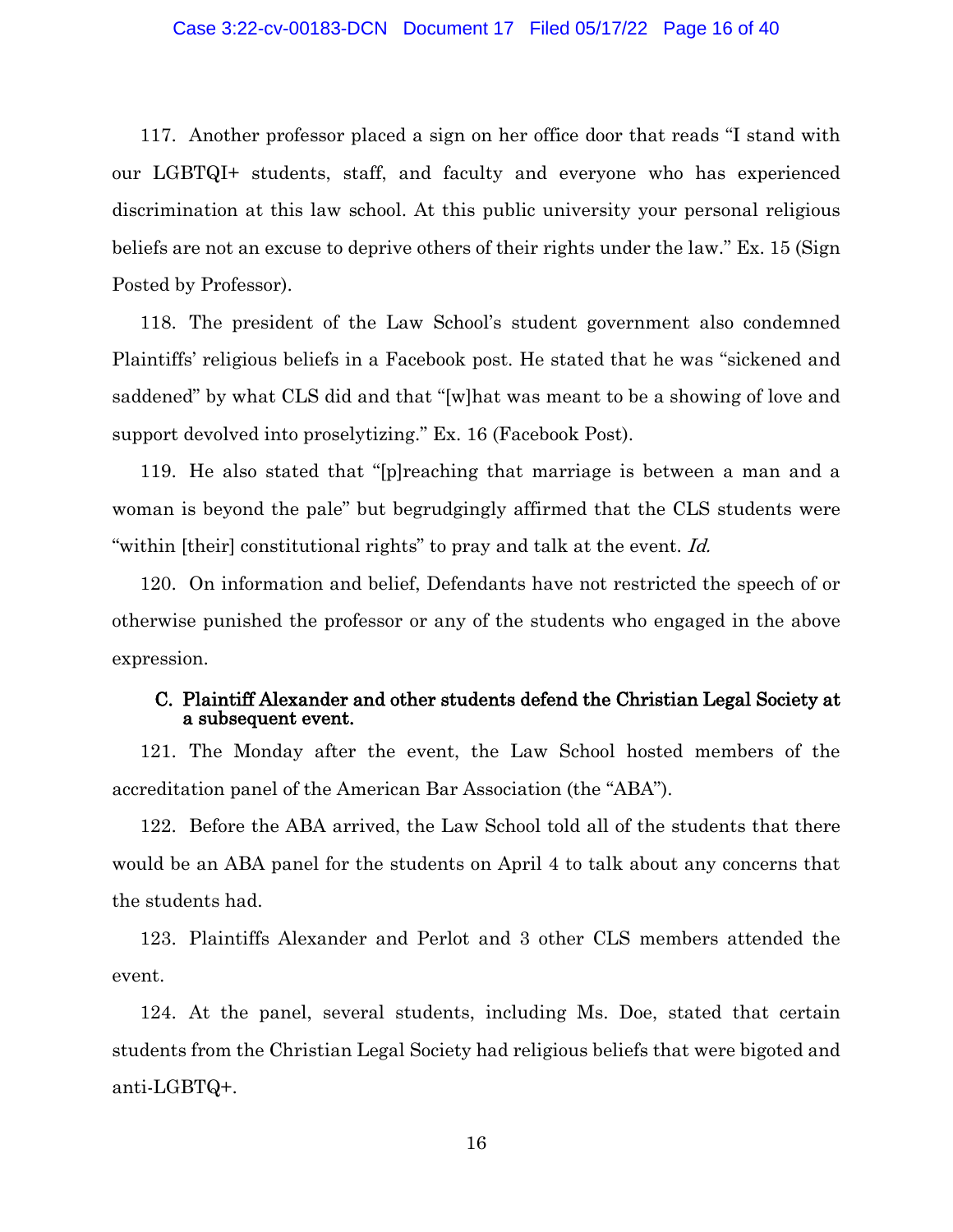#### Case 3:22-cv-00183-DCN Document 17 Filed 05/17/22 Page 17 of 40

125. Ms. Doe even stated that she had personally experienced instances of bigotry and that some students in the room had told her to go to hell.

126. None of the Plaintiffs have ever told Ms. Doe to go to hell.

127. After the other students made their comments, Plaintiff Alexander spoke up and explained that Ms. Doe is the one who initiated the conversation on April 1 and that the biggest instance of discrimination was actually the delay in registering CLS last fall.

128. Plaintiff Alexander also stated that the CLS members just wanted to live in a manner consistent with their religious beliefs and that he was concerned about the state of religious freedom on campus.

129. Plaintiff Alexander said nothing further at the event. Neither Plaintiff Alexander nor Plaintiff Perlot spoke with Ms. Doe directly during or after the ABA panel.

# D. The University issues no-contact orders against Plaintiffs Perlot, Miller, and Alexander because of their religious expression.

130. That same day, April 4, Defendant Ewan interviewed Plaintiff Miller about the events that happened during the "moment of community" on April 1. In that interview, Mr. Miller explained what happened and how his conversation with Ms. Doe proceeded.

131. Defendant Ewan told Mr. Miller that he was not in trouble and that she was simply trying to understand what happened on April 1.

132. During the interview, Defendant Ewan also stated that Title IX allowed her office to provide "supportive measures to those in need" and asked Plaintiff Miller to keep this in mind in case he or any of his colleagues were feeling anxious or concerned about attending classes after the events on April 1.

133. Then on April 7, Plaintiffs Perlot, Miller, and Alexander each received a nocontact order issued by Defendant Ewan. Exs. 17, 18, & 19.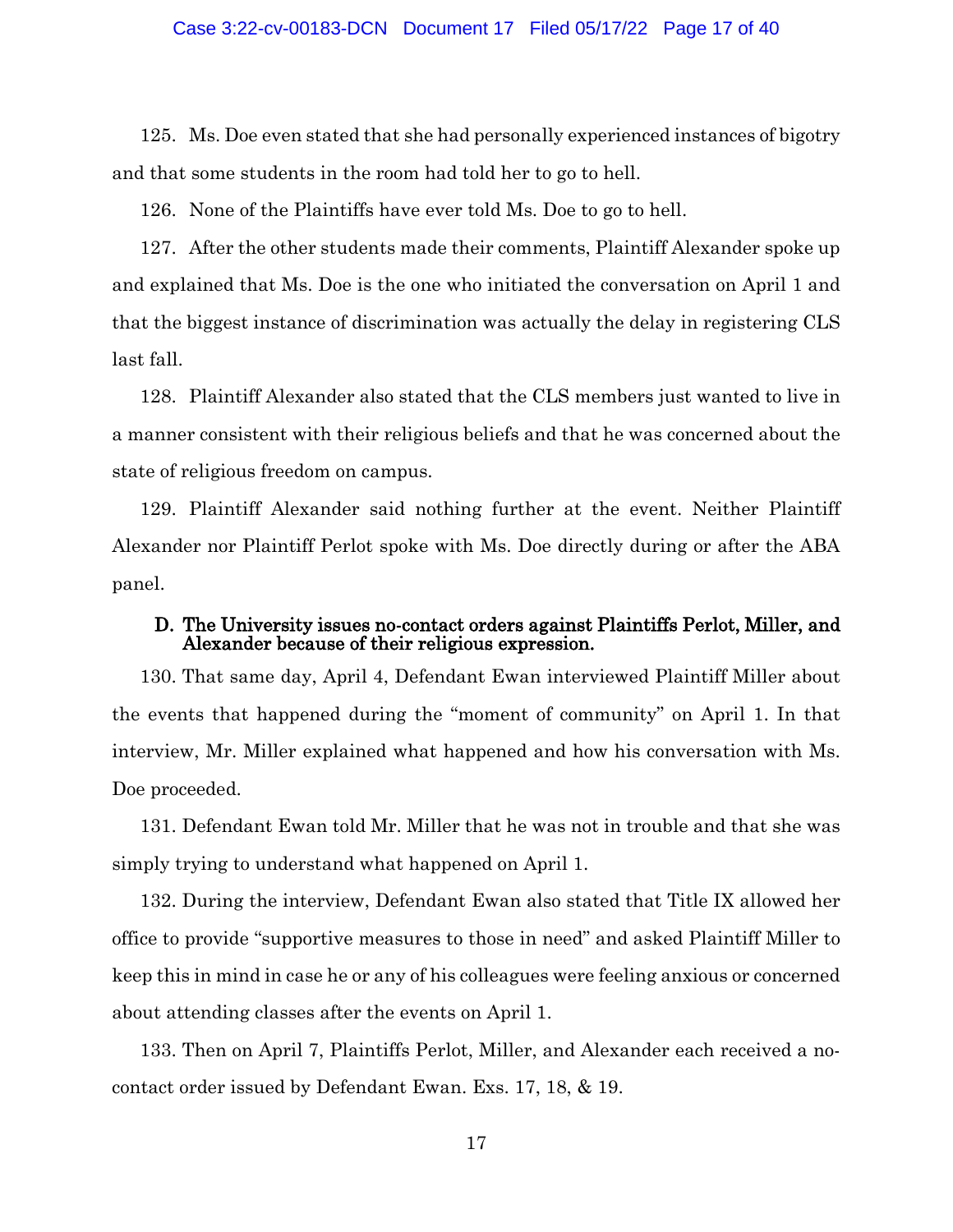#### Case 3:22-cv-00183-DCN Document 17 Filed 05/17/22 Page 18 of 40

134. The orders prohibit Plaintiffs Perlot, Miller, and Alexander from having any contact with Ms. Doe and are substantively identical.

135. The orders prohibit Plaintiffs Perlot, Miller, and Alexander from "contacting Ms. Doe in any way, from this point forward, and until otherwise notified," and "under any circumstances."

136. The orders say contact "can be defined as, but is not limited to": "[w]ritten," "[v]erbal," "[e]lectronic," and "[n]on-[v]erbal" communication, including mail, letters, text messages, telephone, voicemail, in person, email, social media, skype, pictures, videos, or music.

137. The orders further mandate that Plaintiffs Perlot, Miller, and Alexander "sit on opposite sides of the room" from Ms. Doe during any courses they may have with her.

138. Plaintiffs Perlot, Miller, and Alexander must first obtain permission from the Office of Civil Rights if they believe they have a "legitimate reason" to contact Ms. Doe.

139. The orders warn that the Office of Civil Rights "may be in contact with you regarding other measures that may need to be taken as a result of this no-contact order." These actions may include class schedule adjustments, residence hall restrictions, or on campus work schedule adjustments.

140. The orders apply both on- and off-campus.

141. The orders do not have a termination date. Id.

142. The orders state that even classroom interaction with Ms. Doe must first be approved by the Office of Civil Rights and "shall pertain only to relevant academic work being discussed." Id.

143. The orders state that "[a]ny action deemed to be in violation of this no-contact order will be taken seriously and considered retaliation. Further action may be taken by this administration as a result, which could include suspension or expulsion." Id.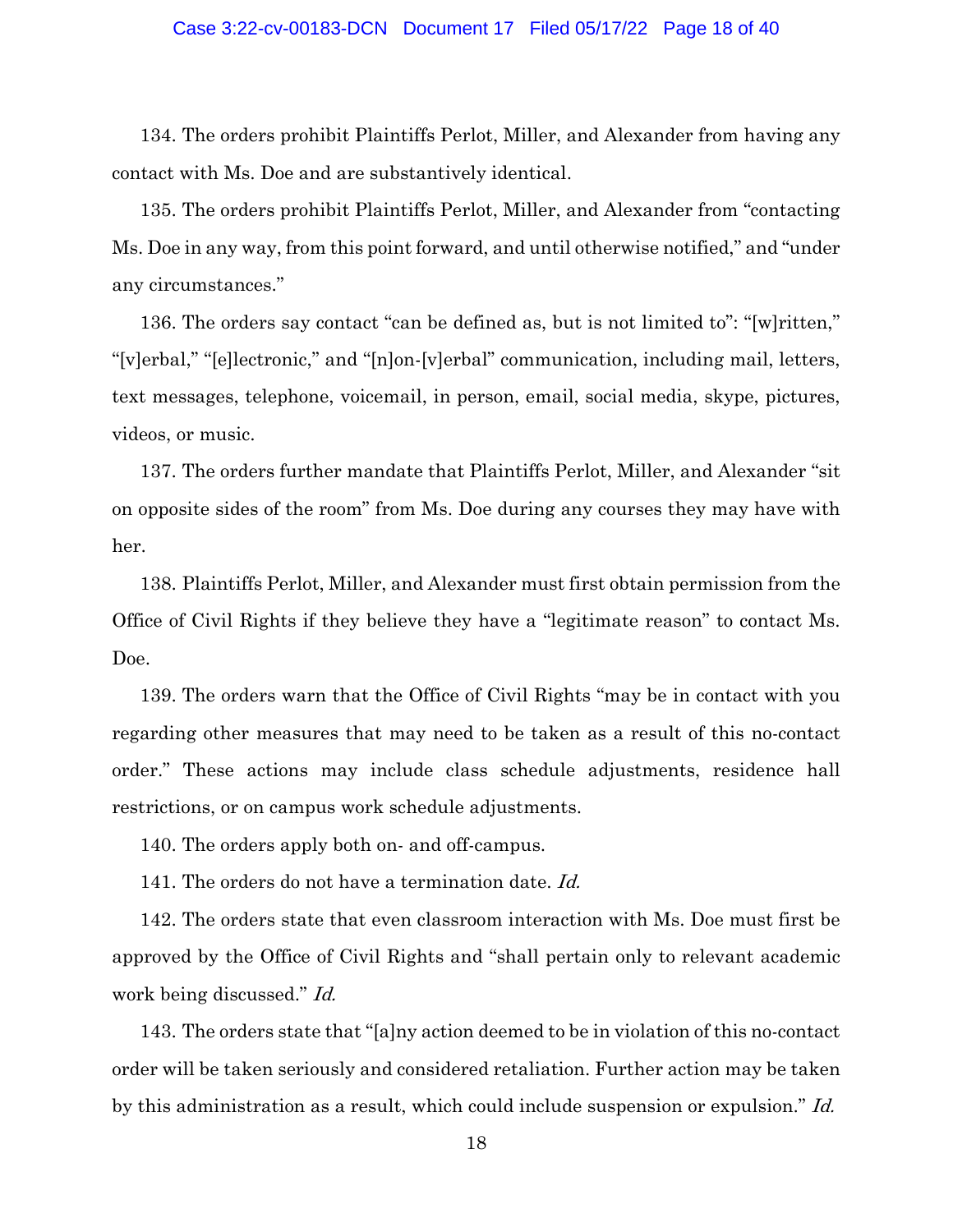#### Case 3:22-cv-00183-DCN Document 17 Filed 05/17/22 Page 19 of 40

144. The orders also state that Ms. Doe has received a similar no-contact order prohibiting her from contacting any of the Plaintiffs.

145. Defendants did not conduct any investigation regarding Plaintiffs Perlot and Alexander, present any factual findings or witnesses to any Plaintiff, or give any Plaintiff an opportunity to respond to the complaints against them before the Office of Civil Rights issued the orders.

146. Defendant Ewan admitted to Plaintiff Perlot that "[n]o investigation has occurred" and "no facts have been determined." Ex. 20 (Follow-up emails between Perlot and Defendant Ewan).

147. In fact, Defendants did not even contact Plaintiffs Alexander or Perlot before issuing these orders.

148. Rather, Defendants told Plaintiff Perlot that they issued the no-contact order because it "was requested by [Ms. Doe] and deemed reasonable based on the information presented." Id.

149. The no-contact orders do not specify the reason the orders were issued.

150. On information and belief, Defendants issued the no-contact order against Plaintiff Miller because he responded to Ms. Doe's questions about CLS' religious beliefs at the "moment of community" on April 1.

151. On information and belief, Defendants issued the no-contact order against Plaintiff Perlot because of the note he left Ms. Doe after the "moment of community" offering to speak with her further if she so desired.

152. On information and belief, Defendants issued the no-contact order against Plaintiff Alexander because of his comments defending CLS' religious beliefs at the ABA meeting on April 4.

153. On information and belief, Defendants issued these no-contact orders under the Conduct and Discipline Policies and the Title IX Policy.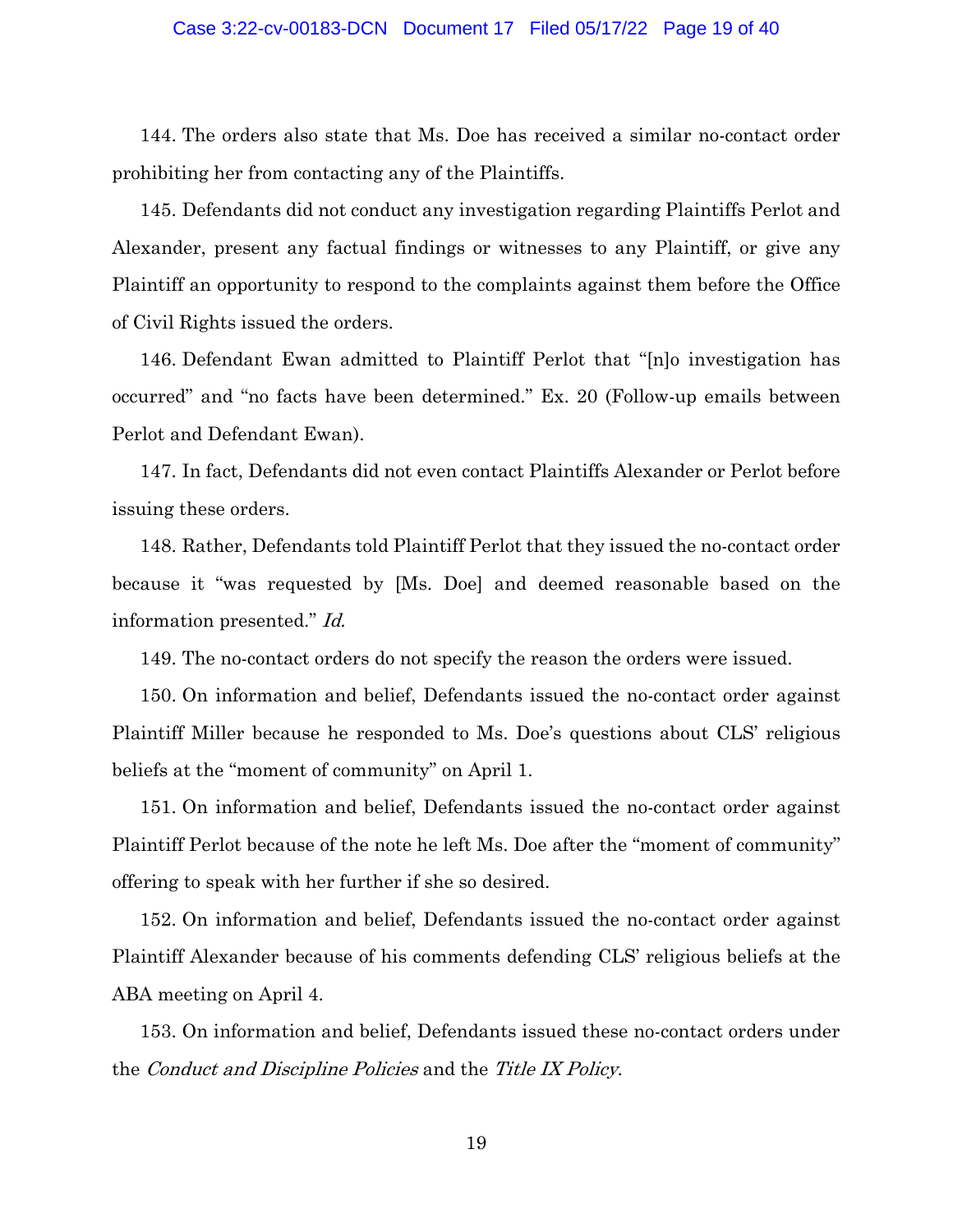# E. Defendants issue a "limited contact order" against Plaintiff Seamon because of his religious expression.

154. Ms. Doe took Plaintiff Seamon's constitutional law class in the Spring 2022 semester.

155. Plaintiff Seamon has always had respectful interactions with Ms. Doe.

156. For example, on an introductory questionnaire at the beginning of the course, Ms. Doe discussed the importance to her of the legalization of same sex marriage.

157. Plaintiff Seamon thanked her for sharing her view and wrote that "while we often discuss the law in generalizations and abstractions, it has such importance for individuals' lives." Ex. 21 at 1.

158. The day after the April 1 "moment of community," Plaintiff Seamon sent Ms. Doe an email because he was sorry if the event may have caused her pain. Ex. 22 at 1–2.

159. Plaintiff Seamon wrote to Ms. Doe, "Because of my involvement in the events as faculty advisor to CLS and my care for you as a student in my class, I felt a need to reach out to you to listen and offer support in any way I can. Please let me know if you'd like to talk about it sometime." Id.

160. Plaintiff Seamon also told Ms. Doe that he understood if she "prefer[red] not to take [him] up on this offer, at least at this time, and please feel under no obligation even to respond to this email." Id. at 2.

161. Ms. Doe responded on April 3 thanking Plaintiff Seamon for "reaching out" and telling him she would like to talk with him during his office hours that week. Id. at 1.

162. On April 4, Plaintiff Seamon responded that he hoped he and Ms. Doe could "discuss" the issue "one-on-one, speaking from the heart." Id. at 1.

163. Ms. Doe never met with Plaintiff Seamon.

164. Ms. Doe attended class virtually for the remainder of the semester.

165. Plaintiff Seamon had no further personal contact with Ms. Doe until Plaintiff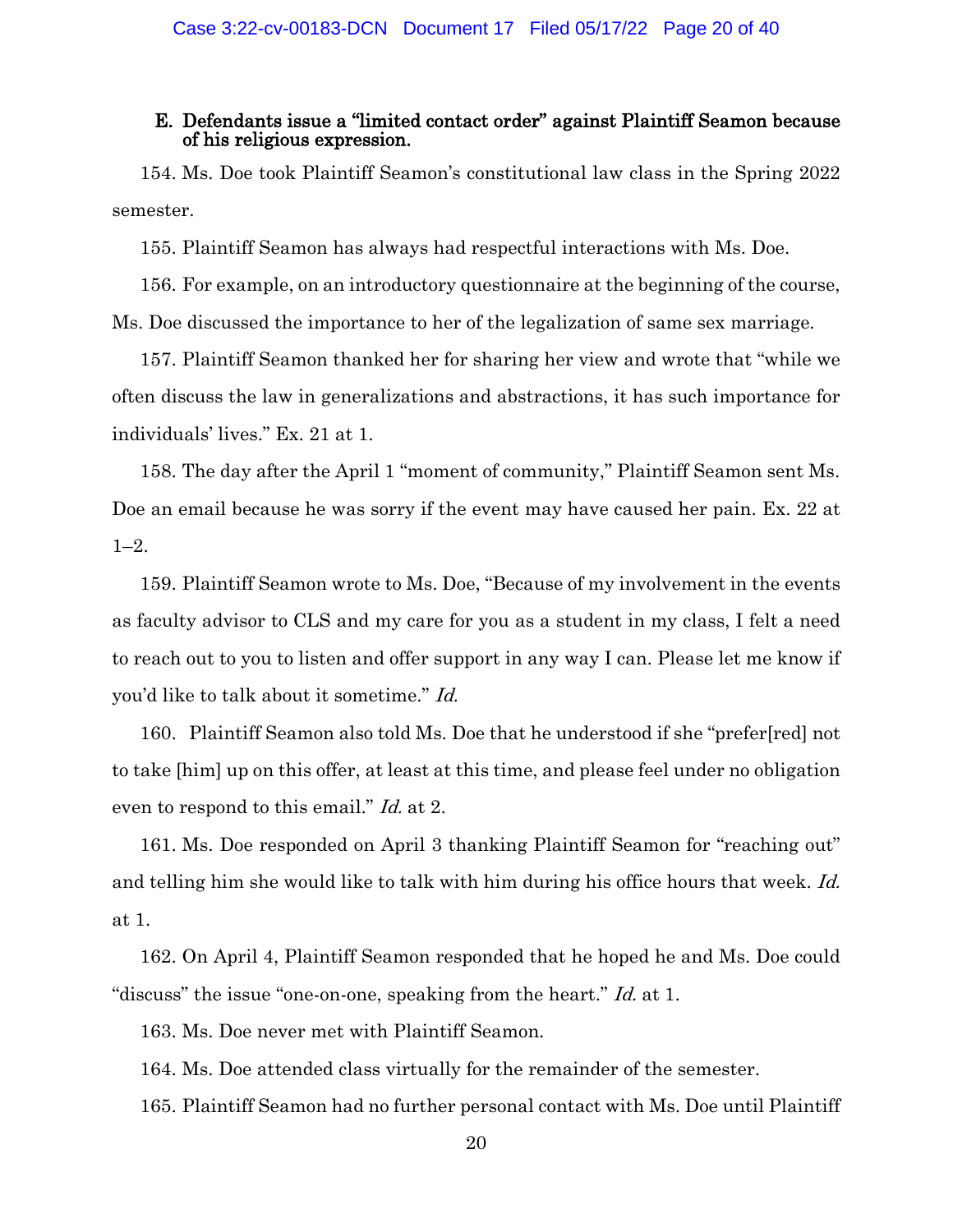Seamon emailed Ms. Doe on April 26. Ex. 23 at 3–4.

166. Plaintiff Seamon wrote that he was "sorry that [the April 1 'moment of community'] caused pain and offense to others, and I am sorry if that includes you. An important part of my job is helping students feel comfortable in class, and if there's anything I can do to help you achieve that comfort level, I'd be grateful to hear it." Id. at 4.

167. Plaintiff Seamon offered to meet virtually or in-person to discuss the "moment of community" and the upcoming final exam.

168. Plaintiff Seamon informed Ms. Doe that "[i]f you prefer not to meet, that is fine too. Please feel under no obligation to respond unless you'd like to set up a meeting." Id.

169. The next day, Ms. Doe responded, copying the Law School's dean and an associate dean:

"[The April 1] event caused pain and offense, but what you need to know is this: Your event, caused me to fear for my life at the university of Idaho. I am scared to be on campus, I am scared to be in your class. I fear you. I fear the CLS. My life, my grades, my law school career are not safe with a professor that is actively working towards taking away my human rights. I too am Christian, I was raised Catholic, and I am still practicing, so do NOT talk about freedom of speech or religion to me, because that is NOT what the event was on April 1.

You are correct, this does not make me comfortable in your class. The group you are the admin for, subjected me[,] and others to violent verbal abuse, in which you took the lead on and agreed with. This has created unpreparable [sic] damage to your students and faculty at the school of law. If you continue to email me, I will file get [sic] a restraining order from the police.

Id. at 2.

170. On April 28, Plaintiff Seamon responded to Ms. Doe, the dean, and the associate dean, attaching his and Ms. Doe's previous correspondence. Id. at 1.

171. The associate dean reviewed the correspondence and informed Plaintiff Seamon that she thought the communications were innocent.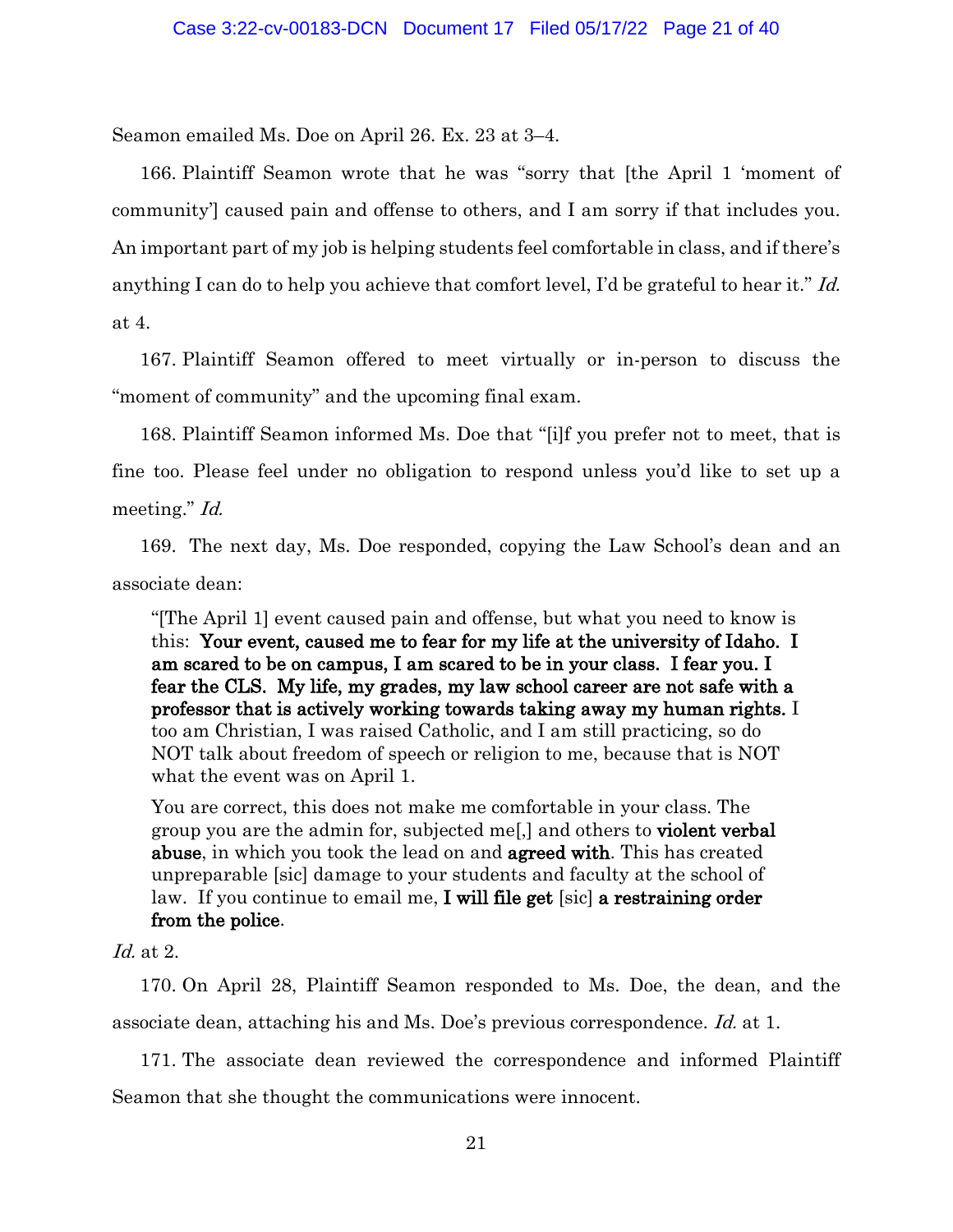#### Case 3:22-cv-00183-DCN Document 17 Filed 05/17/22 Page 22 of 40

172. Plaintiff Seamon had no further interaction with Ms. Doe.

173. On May 10, 2022, Defendant Agidius issued a "Limited Contact Order" against Plaintiff Seamon. Ex. 24. For ease of reference, this Complaint refers to the letters issued to all Plaintiffs collectively as the "no-contact orders."

174. The order prohibits Plaintiff Seamon from "contacting Ms. [Doe] outside of what is required for classroom assignments, discussion, and attendance." Id. at 2.

175. The order applies "from this point forward, and until otherwise notified." *Id.* 

176. The order forbids Plaintiff Seamon from "approach[ing]" or "attempt[ing] to speak with," or "mak[ing] any attempt to communicate with [Ms. Doe] outside of the academic-based parameters previously outlined." Id.

177. The order provides that contact "can be defined as, but is not limited to, any or all of the following": "[w]ritten," "[v]erbal," "[e]lectronic," and "[n]on-[v]erbal" contact, including mail, letters, text messages, telephone, voicemail, in person, email, social media, skype, pictures, videos, or music. Id.

178. The order warns, "Any action deemed to be in violation of this no contact order will be taken seriously and considered retaliation subject to further action." Id.

179. Defendants did not conduct any investigation regarding Plaintiff Seamon, present any factual findings or witnesses to Plaintiff Seamon, or give Plaintiff Seamon an opportunity to respond to the complaint made against him before the Office of Civil Rights issued the order.

180. Defendants did not contact Plaintiff Seamon before issuing the order.

181. The no-contact order does not specify the reasons Defendants issued it.

182. On information and belief, Defendants issued the no-contact order against Plaintiff Seamon because he was present for and assented to Plaintiff Miller's response to Ms. Doe's questions about CLS' religious beliefs at the "moment of community" on April 1.

183. On information and belief, Defendants issued the no-contact order against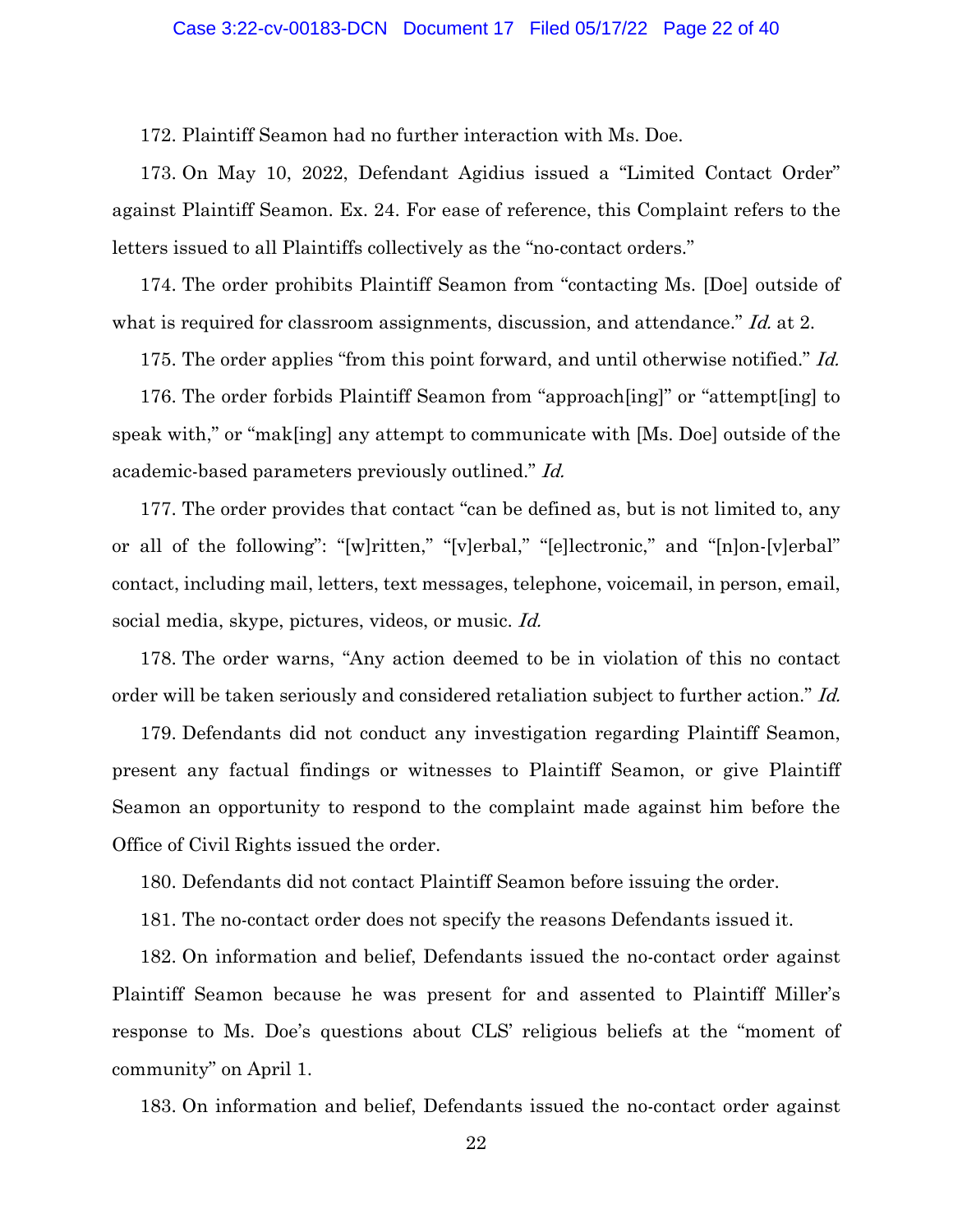Plaintiff Seamon under their Title IX Policy.

# F. Plaintiffs are suffering ongoing harm from the no-contact orders.

184. Because of these orders, all Plaintiffs credibly fear that Defendants will sanction Plaintiffs or issue other no contact orders if Plaintiffs express their religious beliefs, even if they do so in direct response to a question asking what their beliefs are and why they hold those beliefs.

185. Defendants' no-contact orders have inflicted great stress and anxiety on Plaintiffs.

186. Plaintiffs fear that any expression of their sincerely held religious beliefs will run afoul of Defendants' interpretation of their Policies.

187. Plaintiffs worry what they can and cannot say on campus without running afoul of Defendants' Policies.

188. Plaintiffs therefore have self-censored on campus when expressing their religious beliefs and other beliefs that some may disagree with.

189. Before speaking, Plaintiffs weigh how other students and professors will receive their speech and whether their speech will prompt those students and professors to complain to Defendants.

190. Plaintiffs must also contend with the constant fear that Defendants may issue future no-contact orders on the basis of their protected speech at any time and without prior notice or process.

191. Plaintiff Alexander is the same year as Ms. Doe. He had four classes with her last semester and may have classes with her in the future. He is worried about addressing or responding to Ms. Doe or even Ms. Doe's statements or ideas in these classes, and is concerned that Defendants may deem his seat not on the "opposite side[ ] of the room" and therefore in violation of the order.

192. Before the April 4 event, Plaintiff Alexander had only made cordial small talk with Ms. Doe and had not engaged in any lengthy discussion with her.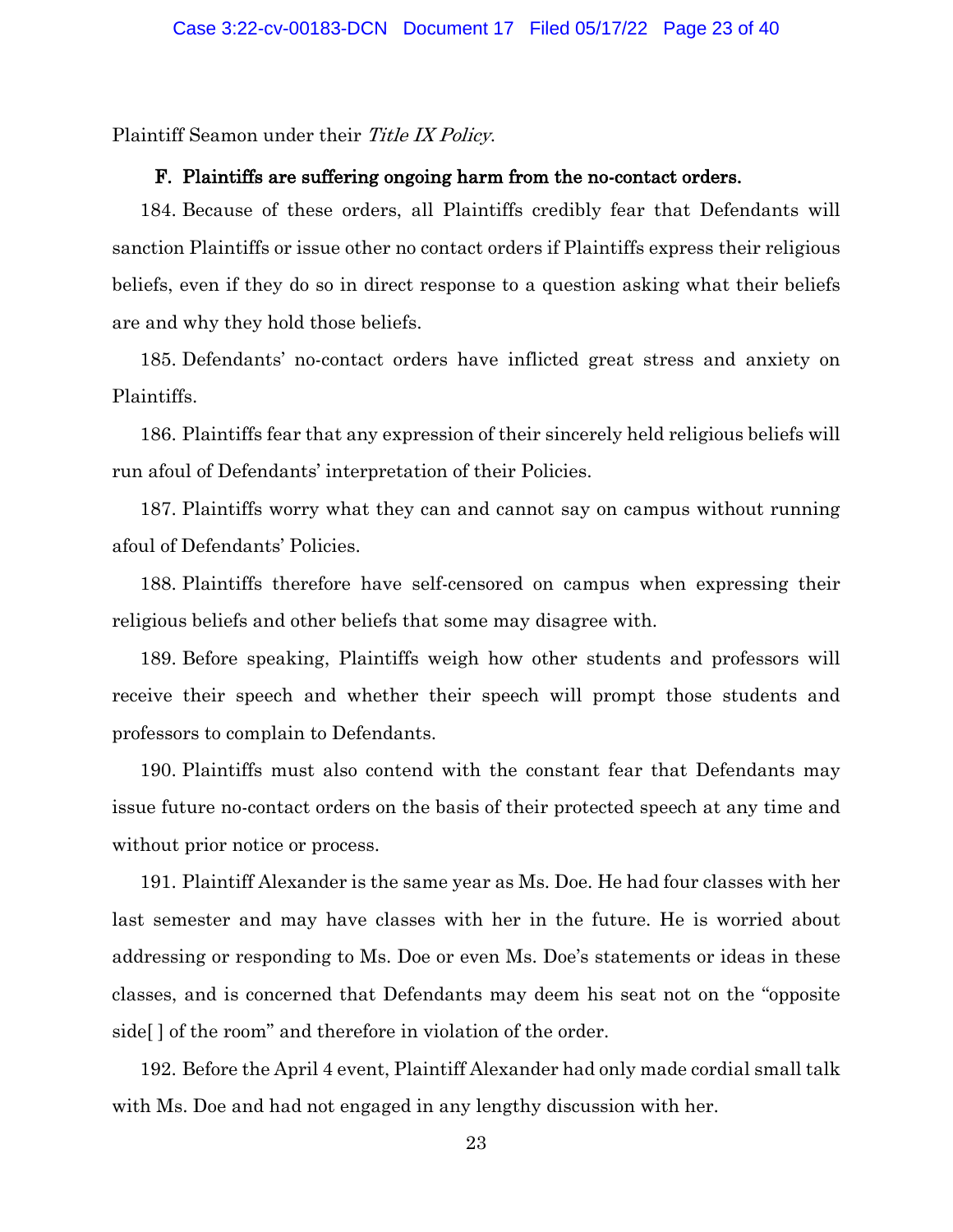# Case 3:22-cv-00183-DCN Document 17 Filed 05/17/22 Page 24 of 40

193. Before the April 1 incident, Plaintiffs Miller and Perlot had never engaged in conversation with Ms. Doe.

194. Before and after the "moment of community," Plaintiff Seamon has had only respectful interactions with Ms. Doe.

195. Plaintiffs also suffer stress and anxiety from the future consequences of Defendants' no-contact orders.

196. Plaintiffs Perlot, Miller, and Alexander are either law students or recent graduates and intend to apply for admission to the bar so that they can practice law.

197. As a state university law professor and to perform certain consulting work, Plaintiff Seamon intends to apply for admission to the Idaho bar.

198. Bar applications often ask questions relating to discipline by academic institutions.

199. A disciplinary record from an academic institution could jeopardize admission to the bar.

200. For example, Idaho's application for admission to the bar asks whether an applicant has "ever been investigated, suspended, expelled, or disciplined, formally or informally, by any school, college, or university."

201. At the very least, Defendants' no-contact orders signal an investigation and may constitute informal discipline.

202. Plaintiffs thus credibly fear that Defendants' no-contact orders may endanger their future careers, consulting work, and academic opportunities and cause them to have diminished earning potential.

203. The no-contact order and related investigation will become part of Plaintiff Seamon's personnel record at the University.

204. Plaintiff Seamon fears that the record of the no-contact order and investigation will endanger future academic and employment opportunities.

205. Plaintiff Seamon is the only instructor for the required Constitutional Law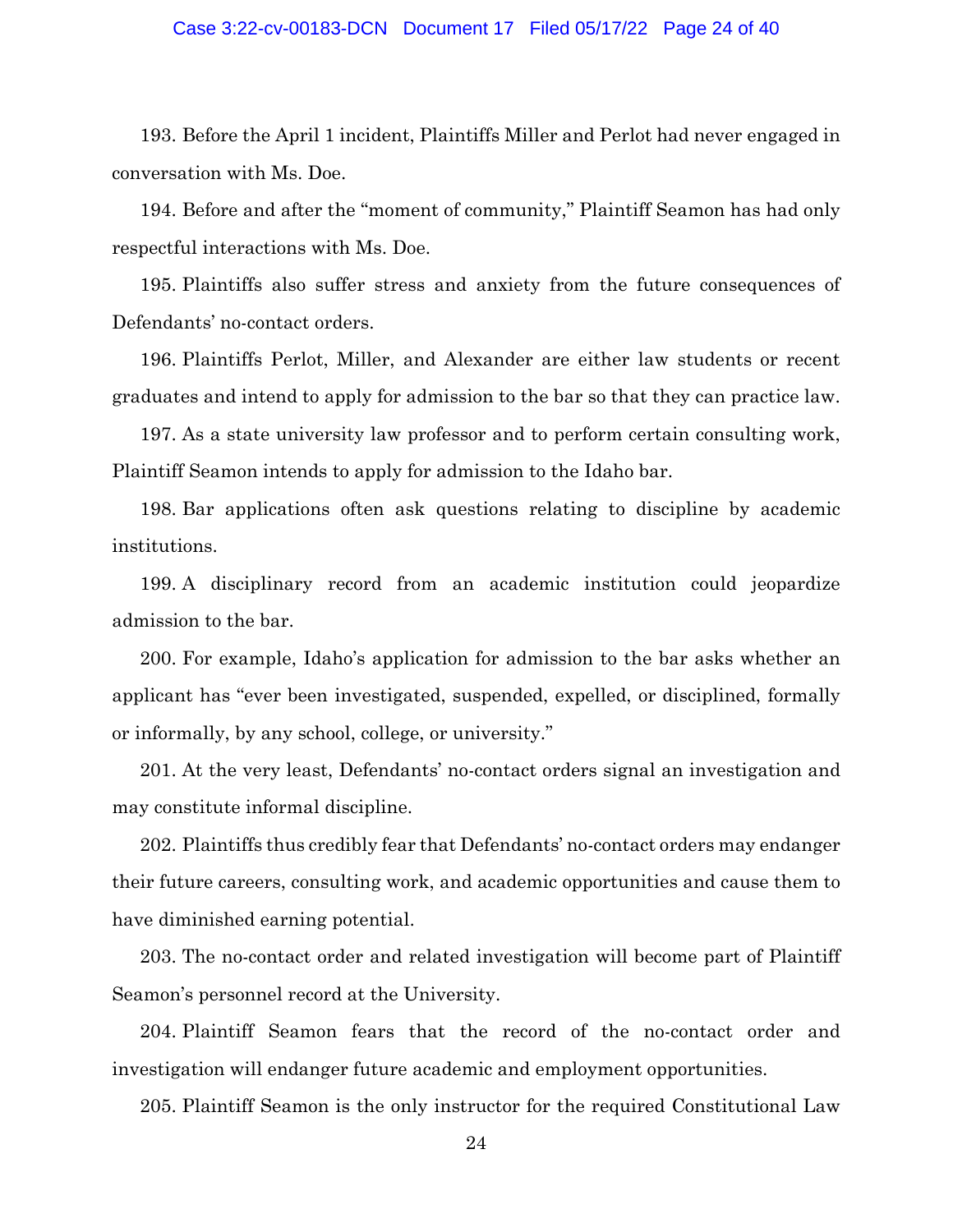II class focusing on individual rights.

206. Ms. Doe will be a student in Plaintiff Seamon's class in the Fall 2022 semester.

207. Plaintiff Seamon credibly fears that Defendants will punish him if they believe he exceeds contact "required for classroom assignments, discussion, and attendance."

208. Defendants' no-contact order does not define those terms.

209. Plaintiff Seamon must guess at those terms' applications on threat of punishment.

210. For example, Ms. Doe threatened Plaintiff Seamon that if he continued to email her at all, she would seek a restraining order against him. Ex. 23 at 2.

211. Plaintiff Seamon fears that even sending a course-related email to the whole class including Ms. Doe will violate Defendants' no-contact order.

212. Plaintiff Seamon also credibly fears that discussing the many potentially controversial topics in a class on individual rights will cause students, including to Ms. Doe, to take subjective offense and prompt Defendants to punish Plaintiff Seamon.

213. Plaintiffs have observed that the University allows students and professors to discuss almost any content with each other, whether in the classroom, in the hallways, or elsewhere on or off campus.

214. Indeed, the Law School Dean even emphasized this in her email announcing the "moment of community": "I expect and hope that our classrooms and hallways will be a place of robust discussion and debate." Ex. 14.

215. Plaintiffs have also observed that the University allows, and even promotes, students and professors who express viewpoints on sexuality and marriage opposed to their own, including those who have expressly condemned Plaintiffs' and CLS' views on sexuality.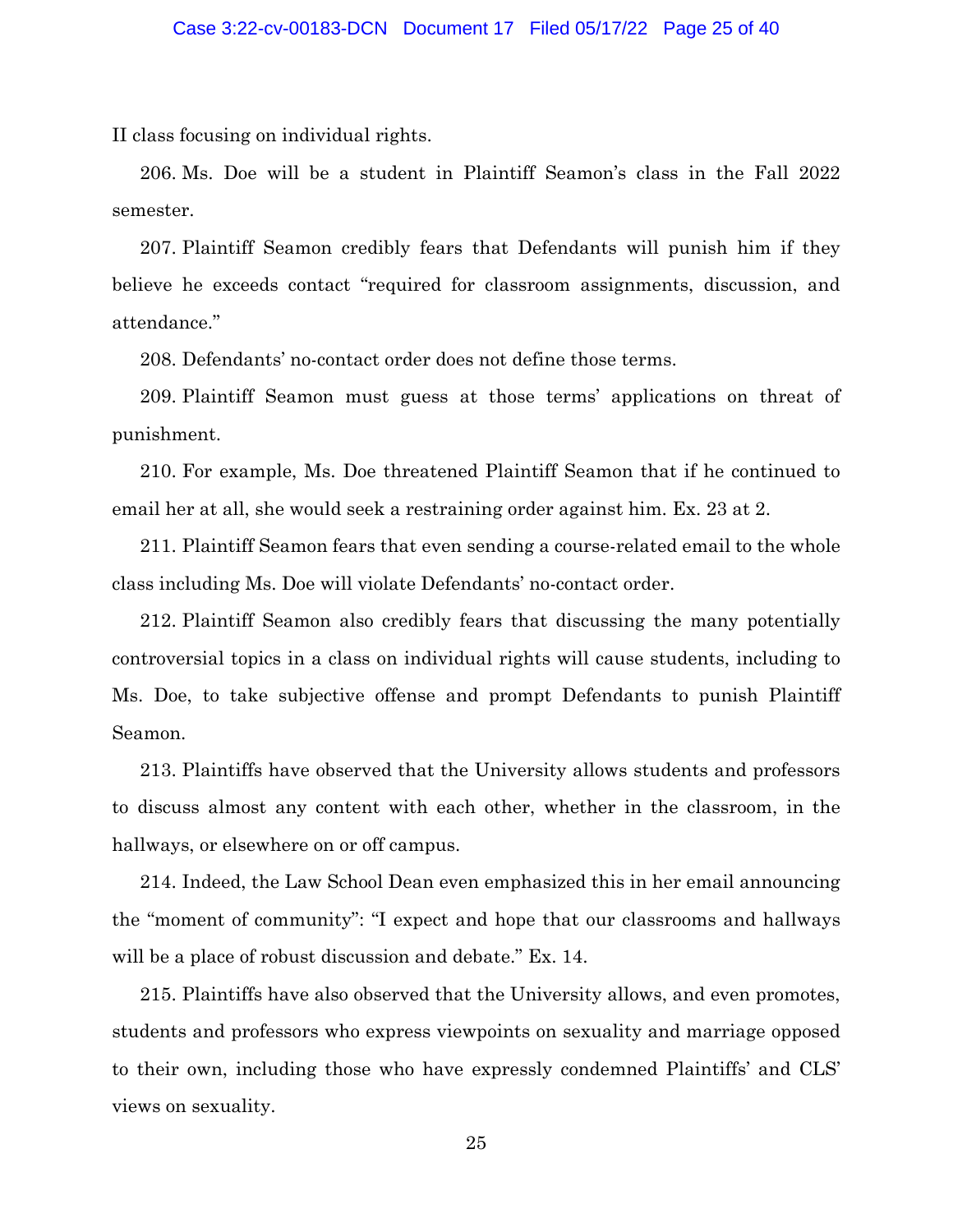# Case 3:22-cv-00183-DCN Document 17 Filed 05/17/22 Page 26 of 40

216. Plaintiffs Perlot, Miller, and Alexander attempted to resolve this dispute without court intervention.

217. On April 8, Mr. Langhofer, counsel for the Plaintiffs, spoke with the University's general counsel, James E. M. Craig.

218. Mr. Langhofer explained that the no-contact orders violated Plaintiffs' First Amendment rights because they were issued based on the content and viewpoint of Plaintiffs' religious speech. Mr. Langhofer further explained that the no-contact orders violated Plaintiffs' due process rights because the University had conducted no investigation and issued the orders without any formal or even informal hearing.

219. Over the following two weeks, Mr. Langhofer communicated multiple times with the University's counsel through email and telephone.

220. Unfortunately, the University refused to rescind the no-contact orders. The University insisted that Title IX authorizes the University to issue these no-contact orders as supportive measures solely because Ms. Doe disagreed with Plaintiffs' expression of their religious beliefs.

221. As a result, Plaintiffs Perlot, Miller, and Alexander were forced to file this lawsuit.

222. Two weeks after Plaintiffs Perlot, Miller, and Alexander filed the lawsuit, Defendants issued a substantially similar no-contact order against Plaintiff Seamon.

223. Defendants issued the no-contact order against Plaintiff Seamon based on the same protected speech as alleged in Plaintiff Perlot, Miller, and Alexander's original complaint.

224. Defendants' continued unlawful actions have forced Plaintiffs to file this Amended Complaint.

# FIRST CAUSE OF ACTION First Amendment: Freedom of Speech (42 U.S.C. § 1983)

225. Plaintiffs repeat each of the allegations in paragraphs 1–224.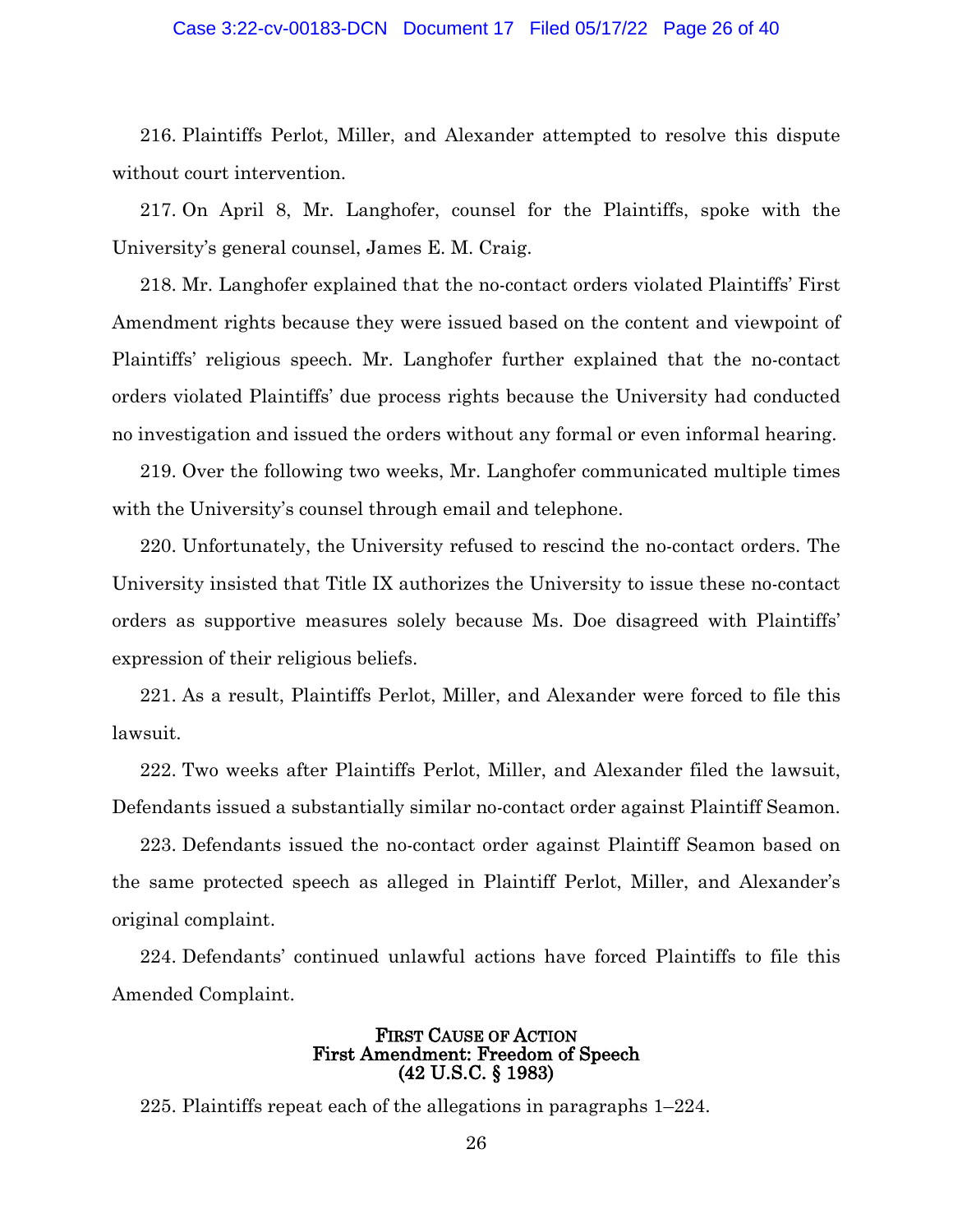# Case 3:22-cv-00183-DCN Document 17 Filed 05/17/22 Page 27 of 40

226. The First Amendment's Free Speech Clause, incorporated and made applicable to the states by the Fourteenth Amendment, prohibits censorship of religious expression.

227. Private student and faculty expression is protected by the First Amendment.

228. A University cannot restrict private expression based on either its content or its viewpoint unless that restriction serves a compelling governmental interest and is narrowly tailored to that interest.

229. Defendants here have censored Plaintiffs based on the content and viewpoint of their speech.

230. Plaintiffs' expression, including at the "moment of community" event and the ABA panel, is protected speech under the First Amendment.

231. Pursuant to their Title IX Policy and Conduct and Discipline Policies, Defendants issued no-contact orders that singled out Plaintiffs' expression and prevented them from engaging in religious expression with Ms. Doe.

232. Defendants' no-contact orders have also chilled Plaintiffs from engaging in religious expression with other students and faculty at the Law School or the rest of the University.

233. Defendants have thus censored Plaintiffs based on Plaintiffs' religious views and on the content of their speech.

234. Defendants allow speech among students and faculty on a wide variety of content. Nor have Defendants censored students and faculty who express views on sexuality and marriage opposed to Plaintiffs' views, including speech expressly condemning Plaintiffs and CLS.

235. Defendants' censorship does not serve any compelling government interest, nor is it narrowly tailored to any such interest.

236. In addition to the fact that it is not a content-neutral restriction, Defendants' no-contact order is unconstitutional because it is not narrowly tailored to serve a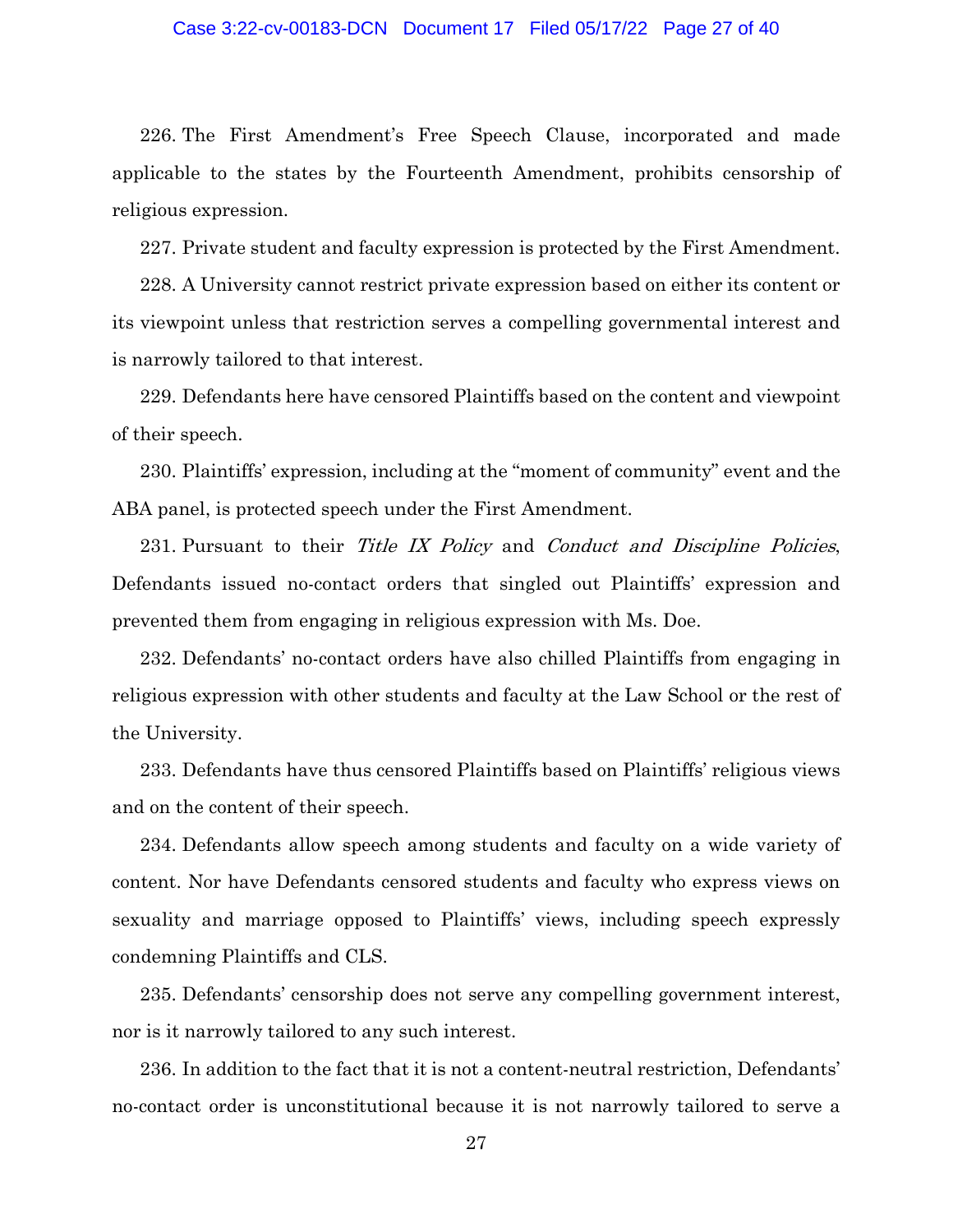# Case 3:22-cv-00183-DCN Document 17 Filed 05/17/22 Page 28 of 40

significant government interest and does not leave open ample alternative channels of communication.

237. Defendants' Title IX Policy and Conduct and Discipline Policies also violate the First Amendment's Free Speech Clause because they grant Defendants unbridled discretion to restrict protected speech.

238. By permitting Defendants to issue no-contact orders without first requiring them to find an actual violation of these Policies and without providing notice and a hearing to the respondent, Defendants have license to issue no-contact orders against views or content they deem controversial or unpopular.

239. Further, Defendants can issue no-contact orders for an indefinite duration and have discretion to restrict different types of content or viewpoints in the nocontact orders themselves.

240. Defendants' no-contact orders and the Title IX Policy and Conduct and Discipline Policies that authorize them also violate the First Amendment's Free Speech Clause because they are unconstitutional prior restraints on speech.

241. Defendants cannot justify the no-contact orders under strict scrutiny. Nor can Defendants justify them as a content-neutral regulation under intermediate scrutiny.

242. Defendants also cannot justify the *Title IX Policy* and *Conduct and Discipline* Policies to the extent that they authorize no-contact orders that are issued solely on a student or faculty member's expressive activity because the Policies are overbroad, impose prior restraints, and grant unbridled discretion.

243. Defendants' Conduct and Discipline Policies also violate the First Amendment's Free Speech Clause because they are facially overbroad.

244. Defendants' definition of harassment, sexual harassment, and gender-based and sexual orientation harassment reaches a substantial amount of constitutionally protected speech.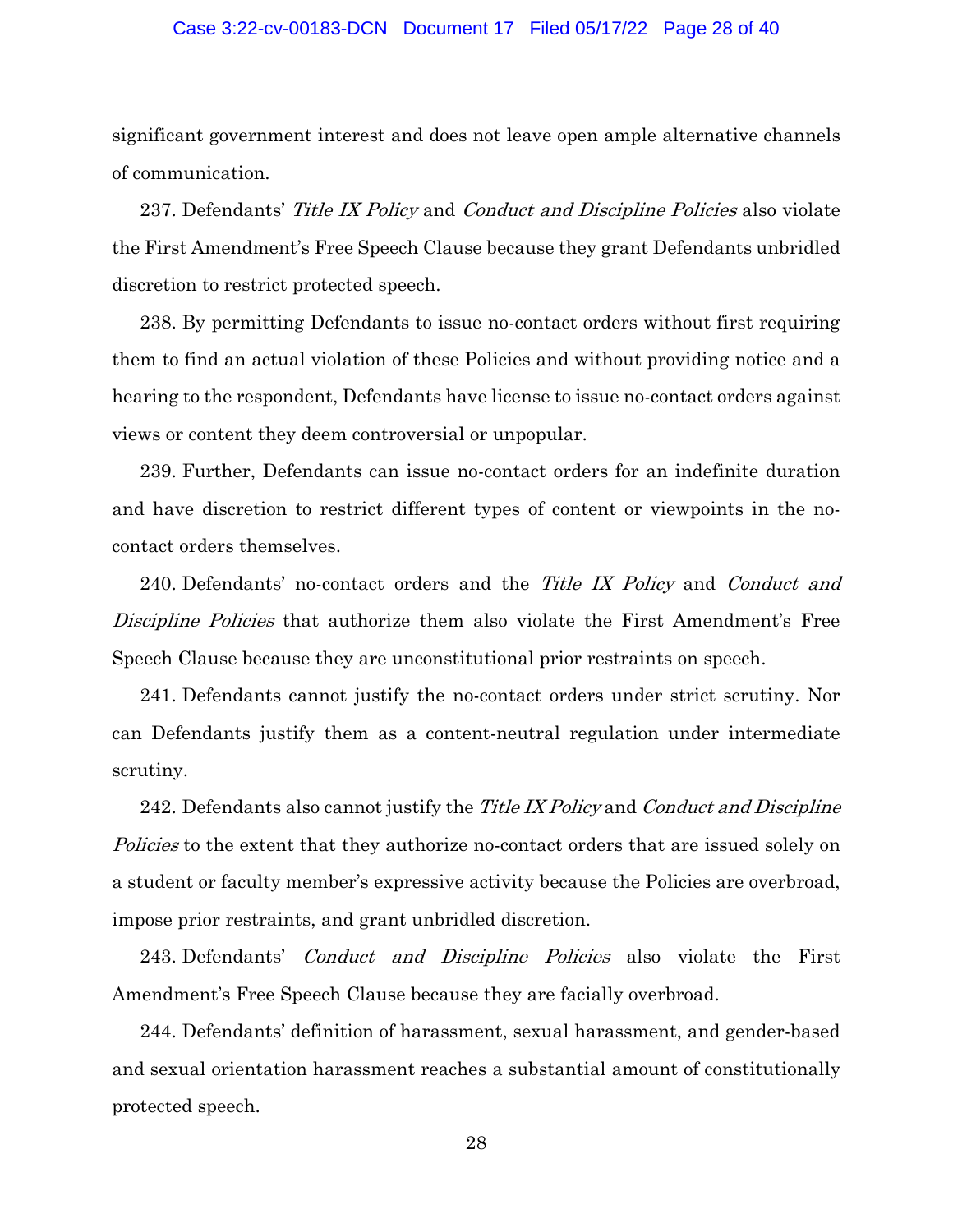### Case 3:22-cv-00183-DCN Document 17 Filed 05/17/22 Page 29 of 40

245. By defining harassment or sexual harassment to include even "[a] single instance" of verbal conduct and defining gender-based and sexual orientation harassment to include "any act of verbal . . . aggression, intimidation, or hostility," the University can punish virtually any protected expression as harassment.

246. The overbreadth of the relevant portions of the *Conduct and Discipline* Policies chills Plaintiffs' speech.

247. To the extent that Defendants issued the no-contact orders based on any of these types of harassment or potential harassment, Defendants have unconstitutionally discriminated against Plaintiffs under these Policies because Plaintiffs engaged in protected expression.

248. Defendants' *Conduct and Discipline Policies* and their enforcement of those Policies are therefore unconstitutionally overbroad and violate Plaintiffs' free speech rights under the First Amendment's Free Speech Clause.

249. Defendants' *Title IX Policy* and *Conduct and Discipline Policies*, both facially and as applied, violate the Free Speech Clause of the First Amendment.

250. Because of Defendants' actions, Plaintiffs have suffered, and continue to suffer, economic injury and irreparable harm, and are entitled to an award of monetary damages and equitable relief.

# SECOND CAUSE OF ACTION<br>First Amendment: Free Exercise of Religion<br>(42 U.S.C. § 1983)

251. Plaintiffs repeat each of the allegations in paragraphs 1–224.

252. Plaintiffs Perlot, Miller, and Alexander are motivated by their sincerely held religious beliefs to speak on campus on many topics from a Christian worldview. Plaintiffs believe their on-campus speech is a way to share the Gospel of Jesus Christ with non-Christians and a way to disciple and equip other Christians on campus to grow and mature in their faith.

253. Plaintiff Seamon is motivated by his sincerely held religious beliefs to serve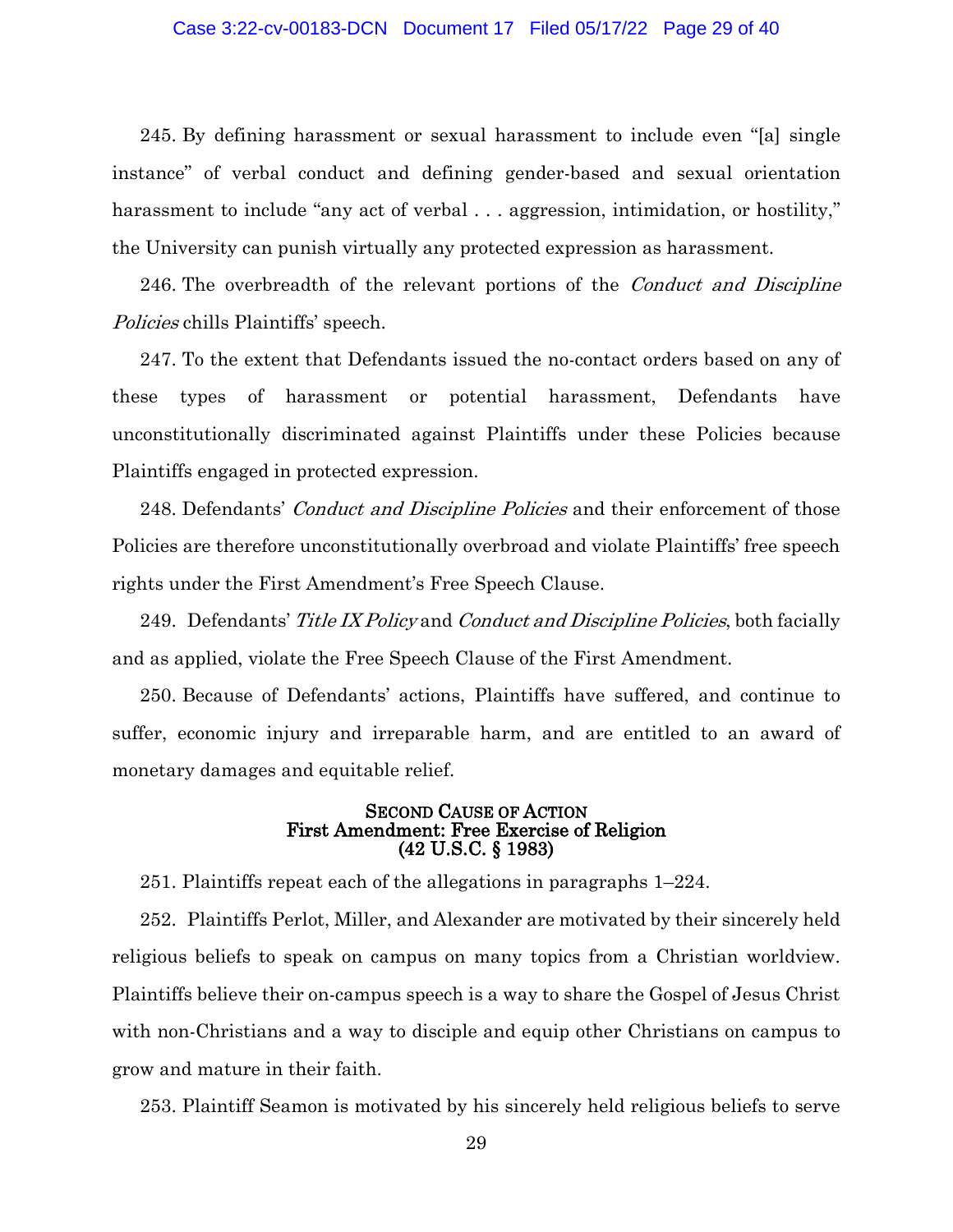#### Case 3:22-cv-00183-DCN Document 17 Filed 05/17/22 Page 30 of 40

as faculty advisor for CLS and help its members and others grow and mature in their faith.

254. The First Amendment's Free Exercise Clause guarantees religious believers—at a bare minimum—equal treatment.

255. A public university policy that burdens religious exercise and is not both neutral and generally applicable must satisfy strict scrutiny.

256. And a public university policy that targets religious beliefs is never permissible.

257. Defendants' application of their Title IX Policy and Conduct and Discipline Policies burdens religious exercise because Defendants apply these Policies to exclude certain religious viewpoints.

258. These Policies, as applied, are not neutral or generally applicable.

259. Rather, Defendants have specifically targeted Plaintiffs' speech on sexuality and marriage because of the religious views Plaintiffs expressed at the "moment of community" and the ABA panel.

260. Defendants' application of their *Title IX Policy* and *Conduct and Discipline Policies* does not support a compelling government interest and is not narrowly tailored to any such interest.

261. Defendants' application of these Policies thus violates the Free Exercise Clause of the First Amendment.

262. Because of Defendants' actions, Plaintiffs have suffered, and continue to suffer, economic injury and irreparable harm, and are entitled to an award of monetary damages and equitable relief.

# THIRD CAUSE OF ACTION Fourteenth Amendment Right to Due Process of Law (42 U.S.C. § 1983)

263. Plaintiffs repeat each of the allegations in paragraphs 1–224.

264. Before a public university can discipline a student or professor, procedural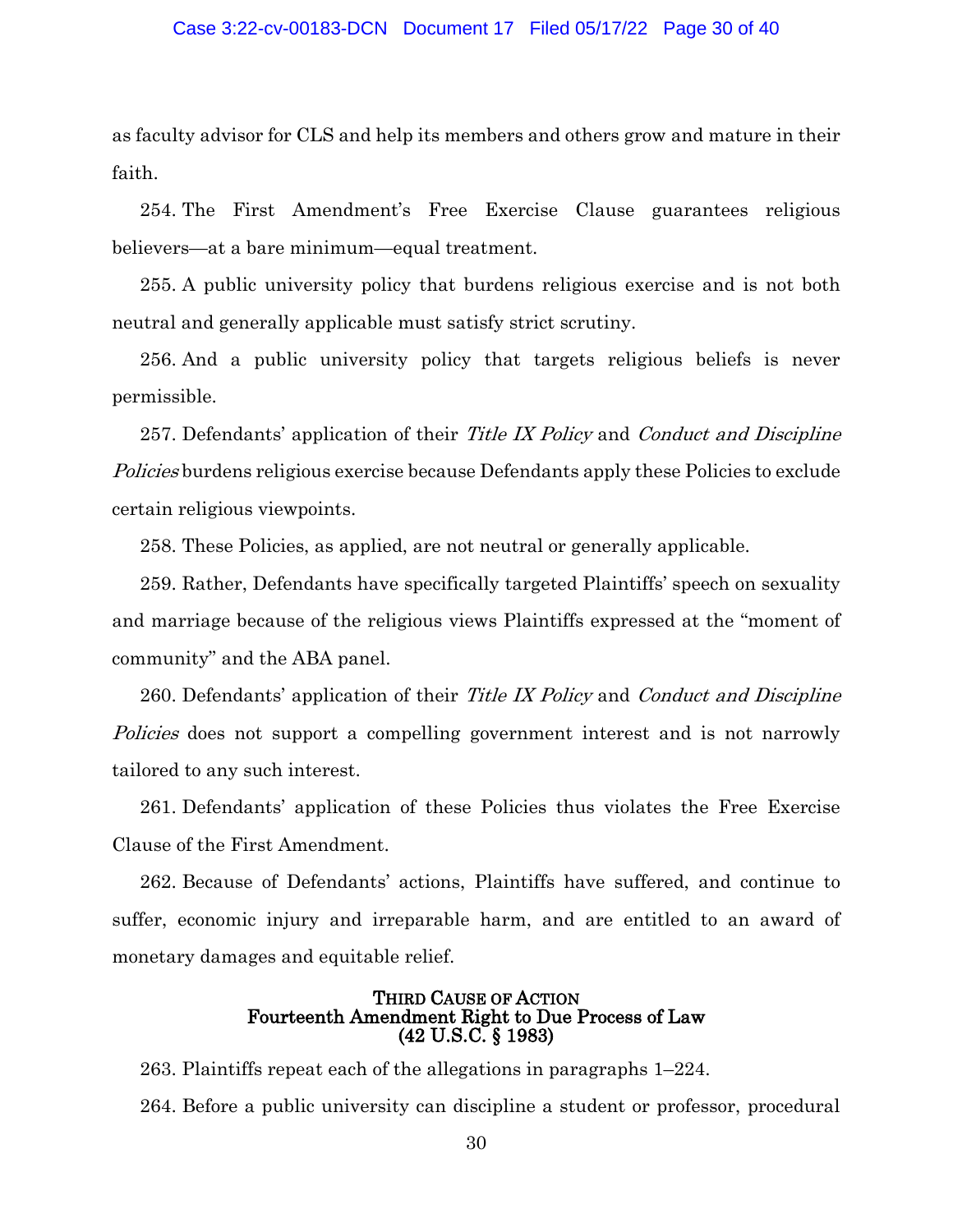#### Case 3:22-cv-00183-DCN Document 17 Filed 05/17/22 Page 31 of 40

due process requires at a minimum that the student or professor be given notice and an opportunity for a hearing before an impartial tribunal.

265. By issuing no-contact orders against Plaintiffs and threatening penalties for violating those orders, Defendants disciplined them for their religious speech.

266. But Defendants, pursuant to the *Title IX Policy* and *Discipline Policy*, did not give notice or an opportunity for a hearing before an impartial tribunal to any of the Plaintiffs.

267. Nor did Defendants set a hearing after the no-contact orders were issued to determine whether to keep the orders in place after a certain point.

268. In fact, the no-contact orders remain in place indefinitely unless the Office of Civil Rights orders otherwise.

269. Defendants have thus violated Plaintiffs' right to procedural due process under the Fourteenth Amendment.

270. Additionally, by punishing and threatening to punish Plaintiffs under vague and overbroad Policies for their expression, Defendants have violated and are violating Plaintiffs' right to due process of law under the Fourteenth Amendment.

271. Defendants' no-contact orders and Title IX Policy and Conduct and Discipline *Policies* are unconstitutionally vague.

272. Defendants' no-contact orders, *Title IX Policy*, and *Conduct and Discipline* Policies utilize terms that are inherently subjective and elude any precise or objective definition that would be consistent from one official, professor, or student to another, because they are incapable of providing meaningful guidance to Defendants and other University officials, and because they force Plaintiffs to guess whether expression that the First Amendment protects is in fact allowed on campus.

273. The no-contact orders fail to define such terms as "approach," "attempt to speak," "what is required for classroom assignments, discussion, and attendance," "any attempt to communicate with them in any form," "sit on opposite sides of the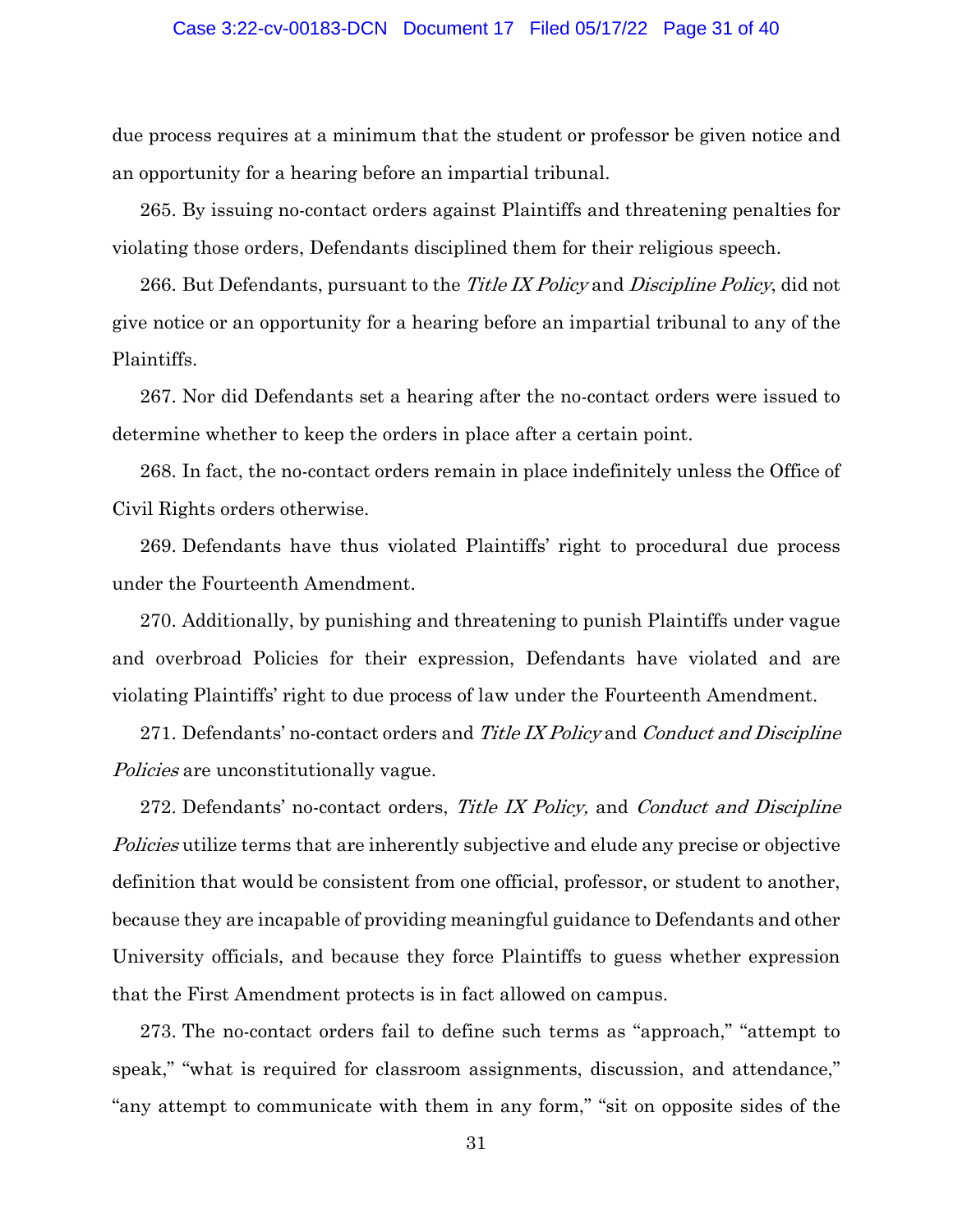room," and "legitimate reason to contact."

274. Defendants' *Title IX Policy* and *Conduct and Discipline Policies* fail to define any criteria for the imposition of no-contact orders and fail to employ safeguards to ensure Defendants do not issue no-contact orders on the basis of even a single instance of protected speech.

275. Defendants' *Conduct and Discipline Policies* fail to define terms such as "verbal abuse," "verbal . . . conduct or communication," "act of verbal . . . aggression, intimidation, or hostility," "sexual orientation," "gender identity/expression," and "[a] single instance may be considered severe enough to merit sanctions."

276. Defendants' Title IX Policy and Conduct and Discipline Policies are also unconstitutionally vague because they grant University officials unbridled discretion in deciding when to issue no-contact orders.

277. The lack of objective criteria, factors, or standards in Defendants' no-contact orders, Title IX Policy, and Conduct and Discipline Policies renders the no-contact orders and Policies unconstitutionally vague and in violation of Plaintiffs' right to due process of law.

278. Because of Defendants' actions, Plaintiffs have suffered, and continue to suffer, economic injury and irreparable harm, and are entitled to an award of monetary damages and equitable relief.

# FOURTH CAUSE OF ACTION Idaho Free Exercise of Religion Protected Act (Idaho Code § 73-402)

279. Plaintiffs repeat each of the allegations in paragraphs 1–224.

280. Idaho's Free Exercise of Religion Protected Act states that the "government shall not substantially burden a person's exercise of religion even if the burden results from a rule of general applicability" unless the government shows that the application of the burden is "[e]ssential to further a compelling governmental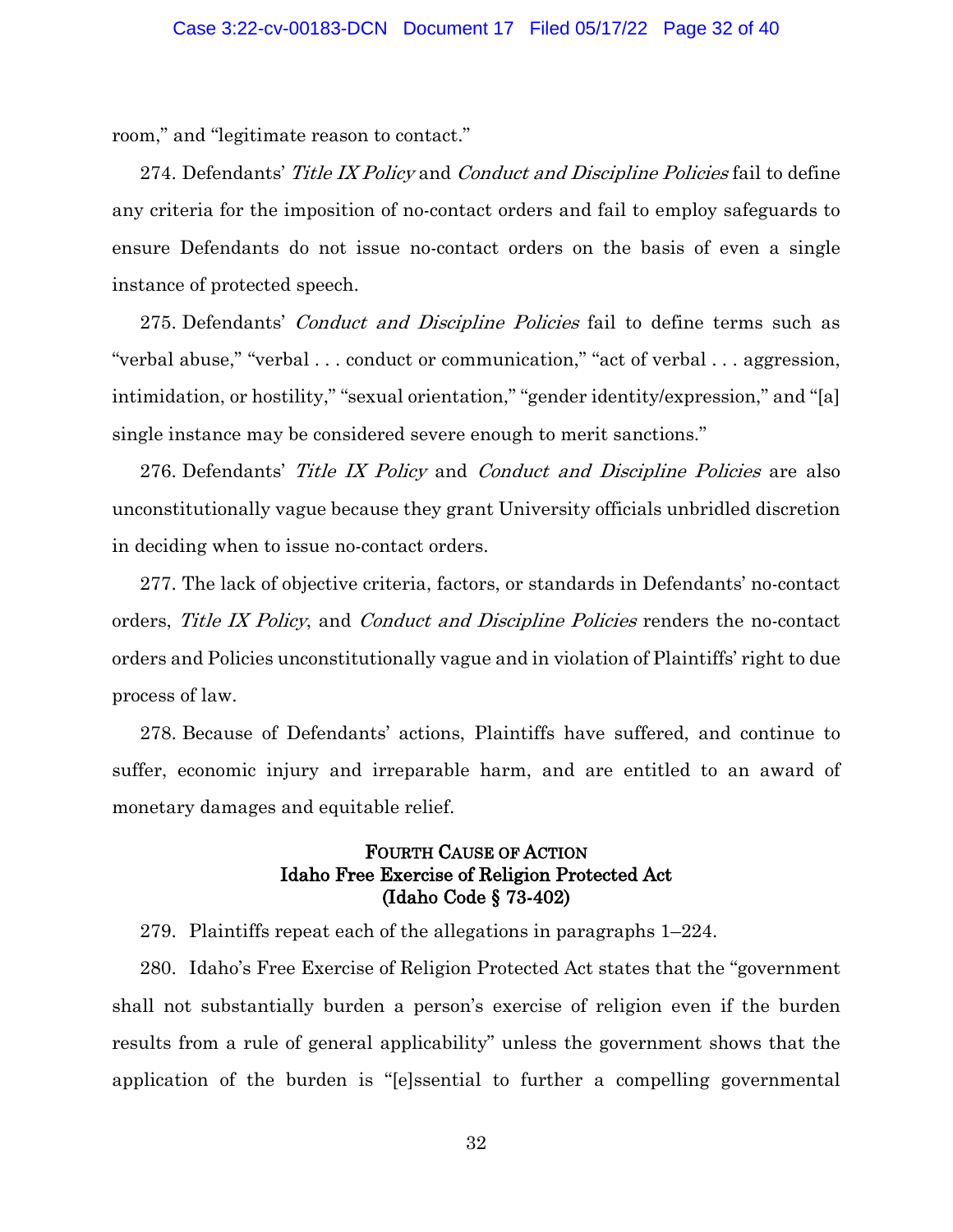#### Case 3:22-cv-00183-DCN Document 17 Filed 05/17/22 Page 33 of 40

interest" and is "[t]he least restrictive means of furthering that compelling governmental interest." Idaho Code § 73-402(2)–(3).

281. Plaintiffs Perlot, Miller, and Alexander are motivated by their sincerely held religious beliefs to speak on campus on many topics from a Christian worldview. Plaintiffs believe their on-campus speech is a way to share the Gospel of Jesus Christ with non-Christians and a way to disciple and equip other Christians on campus to grow and mature in their faith.

282. Plaintiff Seamon is motivated by his sincerely held religious beliefs to serve as faculty advisor for CLS and help its members and others grow and mature in their faith.

283. Defendants' application of the *Title IX Policy* and *Conduct and Discipline* Policies burdens religious exercise because Defendants apply these Policies to exclude certain religious viewpoints.

284. This prevents Plaintiffs from freely sharing their Christian viewpoints on a number of topics with others at the Law School and thus substantially burdens Plaintiffs' religious exercise.

285. Defendants' application of their *Title IX Policy* and *Conduct and Discipline* Policies does not support a compelling governmental interest and is not the least restrictive means of furthering any such compelling governmental interest.

286. Defendants' application of these Policies thus violates Idaho's Free Exercise of Religion Protected Act.

287. Because of Defendants' actions, Plaintiffs have suffered, and continue to suffer, economic injury and irreparable harm.

288. Plaintiffs seek only damages, costs, and attorney's fees against Defendants in their individual capacities under the Idaho Free Exercise of Religion Protected Act.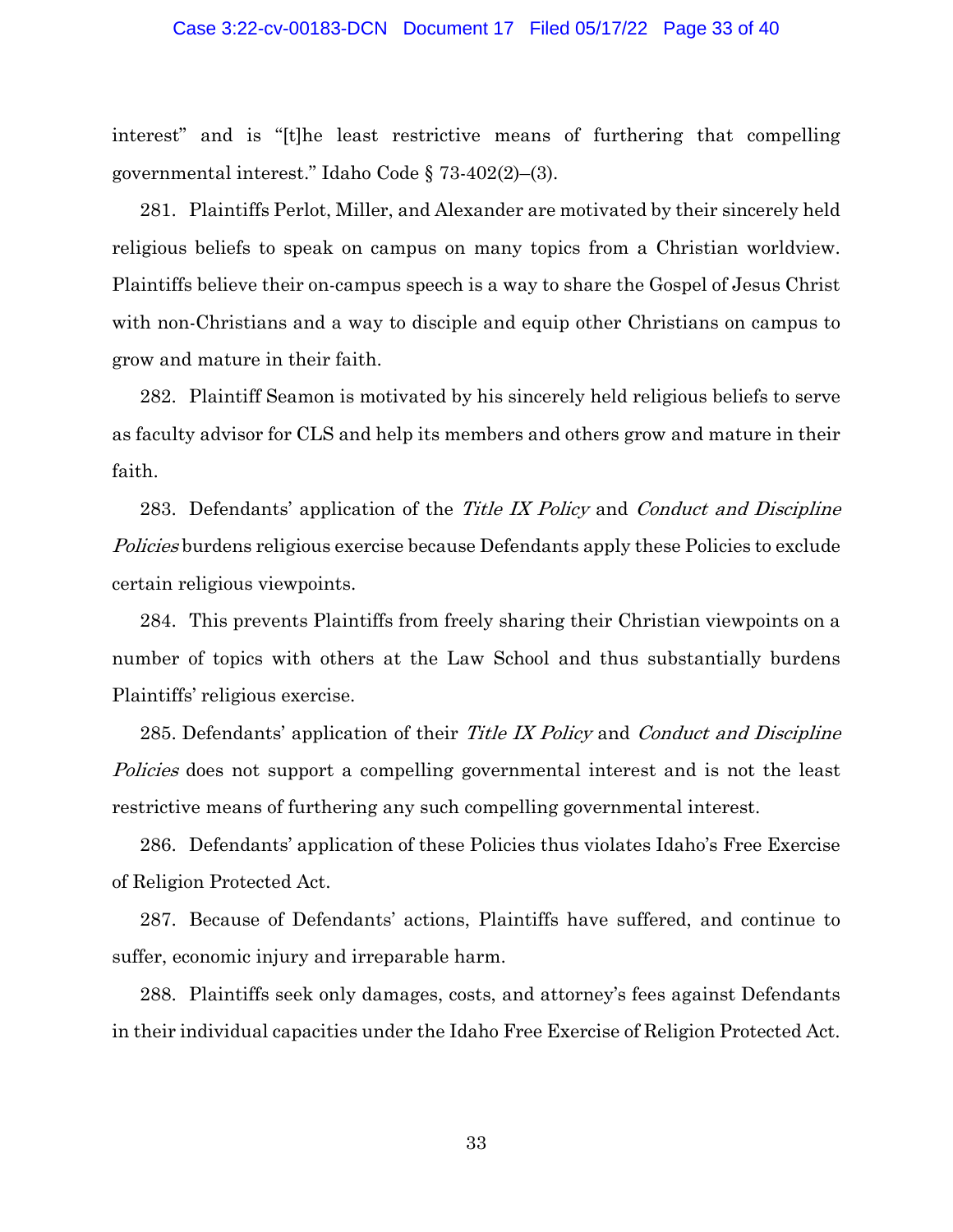# PRAYER FOR RELIEF

Thus, Plaintiffs respectfully request that this Court:

- A. Enter a judgment declaring that Defendants' no-contact orders, Title IX Policy, and Conduct and Discipline Policies, facially and as-applied, violate Plaintiffs' rights under the First Amendment and Fourteenth Amendment;
- B. Enter a preliminary and permanent injunction ordering Defendants sued in their official capacities, including their agents, officials, servants, employees, and any other persons acting on their behalf, to (1) stop enforcing the no-contact orders and their *Title IX Policy* and *Conduct and* Discipline Policies against protected expression, whether through formal discipline, "interim action," "supportive measures," or in any other way; (2) terminate any investigation related to the no-contact orders issued to Plaintiffs based on allegations of protected speech alone; and (3) remove any reference to the no-contact orders and investigations related to the nocontact orders in the University's records for Plaintiffs;
- C. Award compensatory damages, including for the reputational harm and emotional harm and distress Defendants have caused Plaintiffs;
- D. Award nominal damages for the violation of Plaintiffs' constitutional and statutory rights;
- E. Award Plaintiffs' reasonable attorneys' fees and costs under 42 U.S.C. § 1988 and Idaho Code § 73-402(4); and
- F. Award any other relief to which Plaintiffs may be entitled.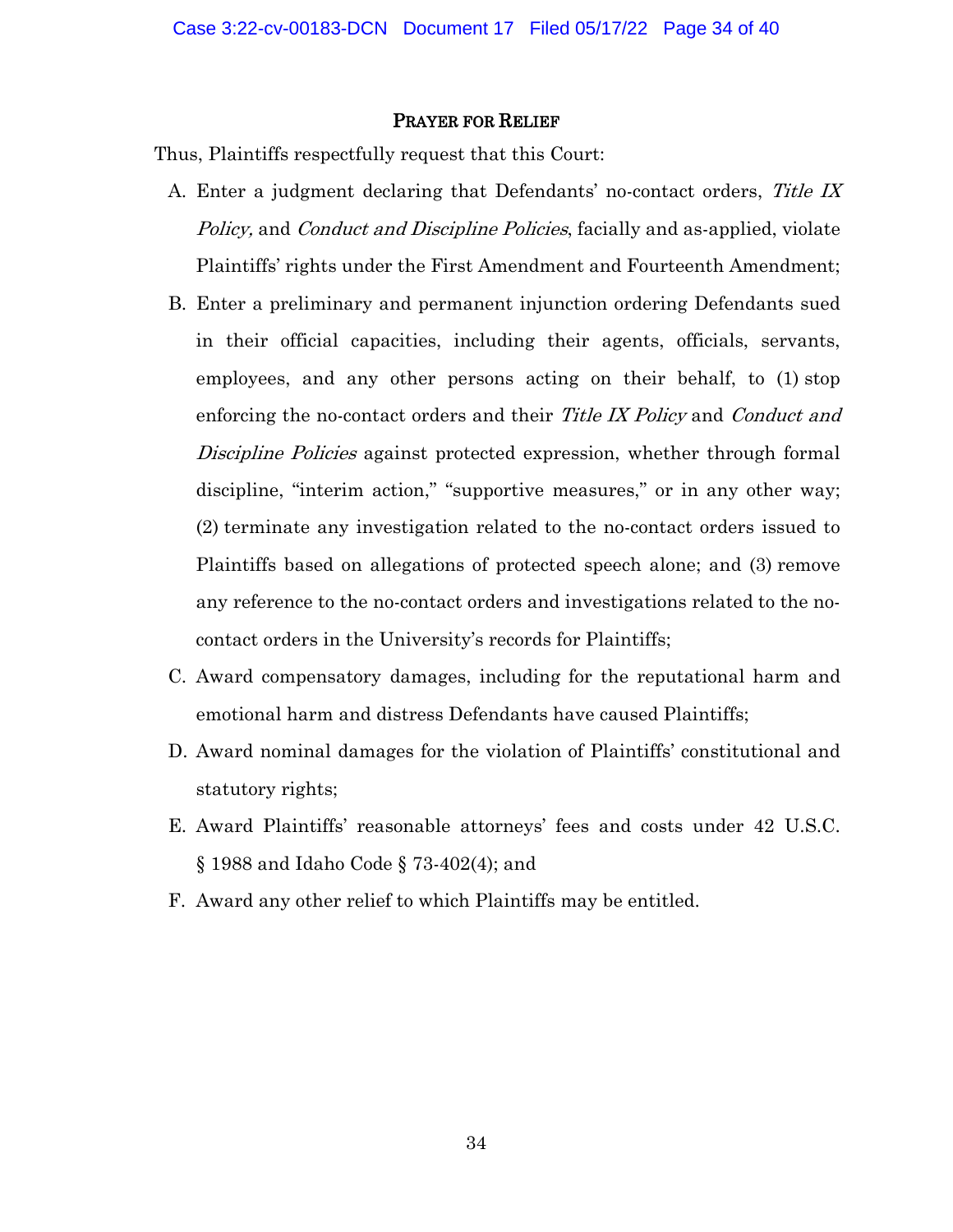Respectfully submitted this 17th day of May, 2022.

Matthew C. Williams ID Bar No. 6271 WILLIAMS LAW, PLLC 812 First St. S. Nampa, ID 83651 Telephone: (208) 908-6066 matt@williamslawoffice.net /s/ Mathew W. Hoffmann

Mathew W. Hoffmann\* DC Bar No. 1617417 Tyson C. Langhofer\* VA Bar No. 95204 Michael R. Ross\* TN Bar No. 35304 ALLIANCE DEFENDING FREEDOM 44180 Riverside Pkwy Lansdowne, VA 20176 Telephone: (571) 707-4655 Facsimile: (571) 707-4790 tlanghofer@ADFlegal.org mross@ADFlegal.org mhoffmann@ADFlegal.org

Counsel for Plaintiffs

\*Admitted Pro Hac Vice

# DEMAND FOR TRIAL BY JURY

Plaintiffs demand a trial by jury for all issues so triable.

/s/ Mathew W. Hoffmann Mathew W. Hoffmann

Counsel for Plaintiffs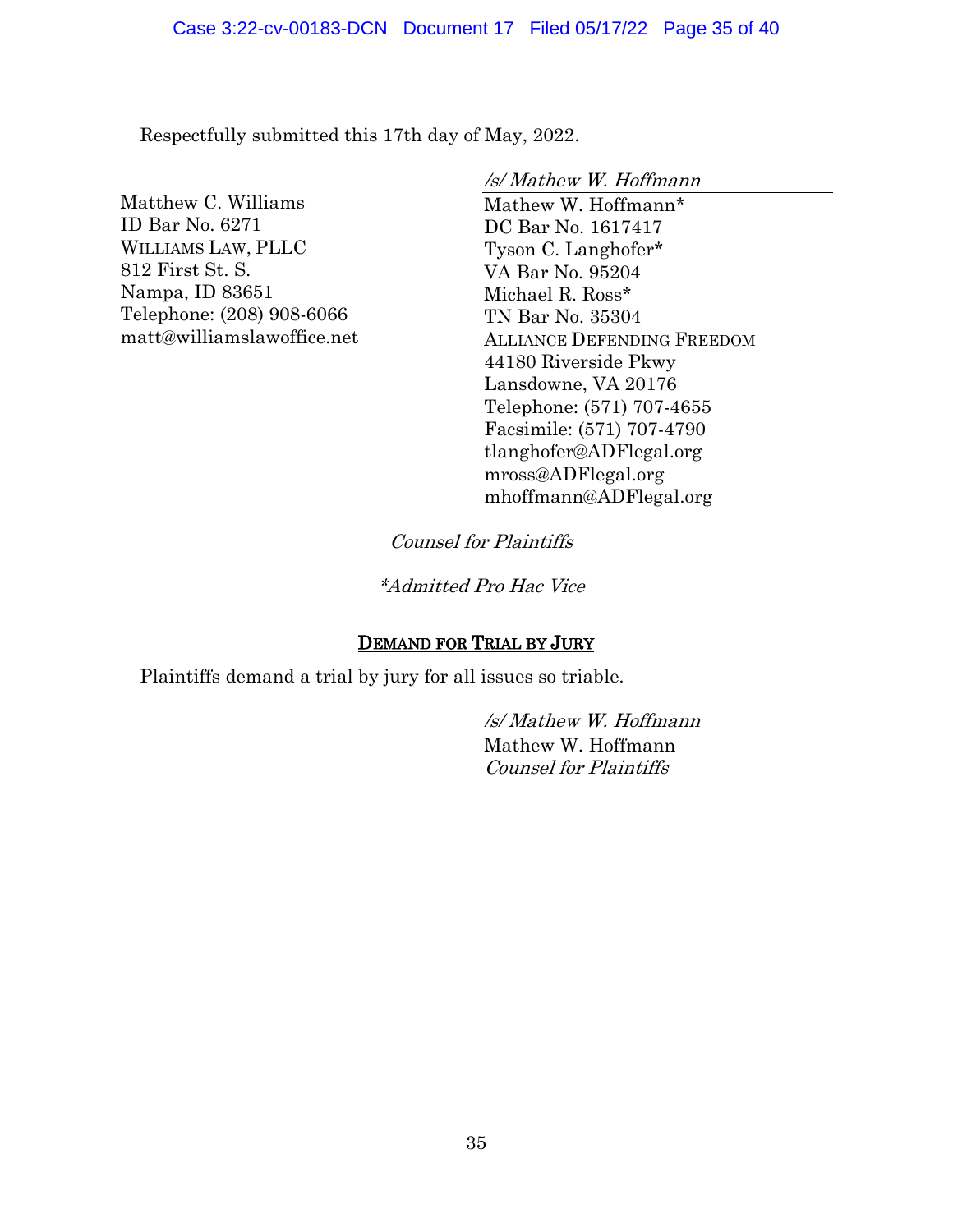# **DECLARATION UNDER PENALTY OF PERJURY**

1, Peter Perlot, a citizen of the United States and a resident of the State of Idaho, declare under penalty of perjury under 28 U.S.C. § 1746 that the above is true and correct to the best of my knowledge. · · s •

Executed this 16th day of May, 2022, at  $\frac{A_1}{2}$ ,  $\frac{C_1}{C_2}$ 

Plaintiff Peter Perlot Puto

' .

12

, .•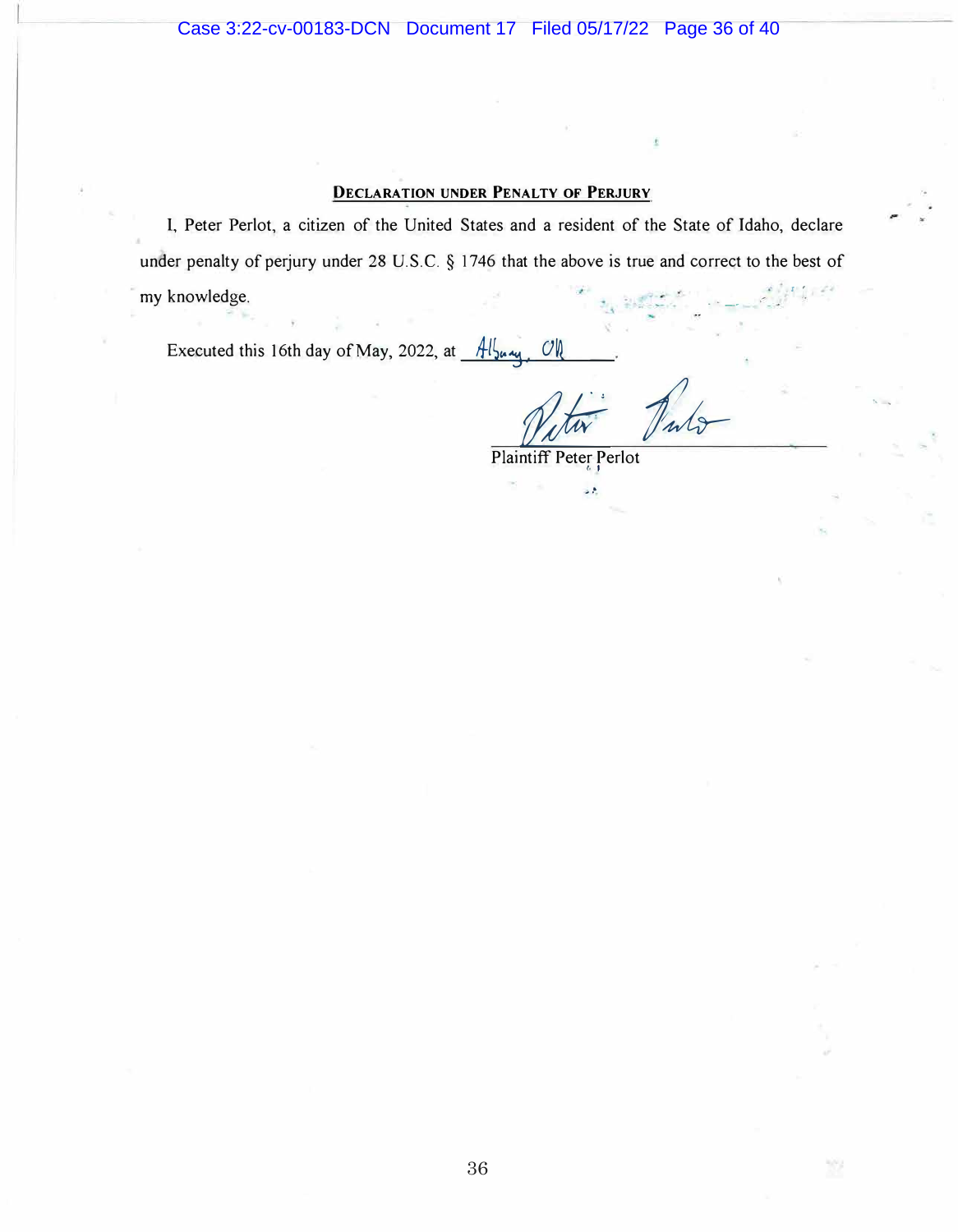# Case 3:22-cv-00183-DCN Document 17 Filed 05/17/22 Page 37 of 40

#### **DECLARATION UNDER PENALTY OF PERJURY**

I, Mark Miller, a citizen of the United States and a resident of the State of Idaho, declare under penalty of perjury under 28 U.S.C. § 1746 that the above is true and correct to the best of my knowledge.

Executed this 16th day of May, 2022, <u>at  $\overrightarrow{d:O}$  P, M</u>.

Mustaf Mutter

Plaintiff Mark Miller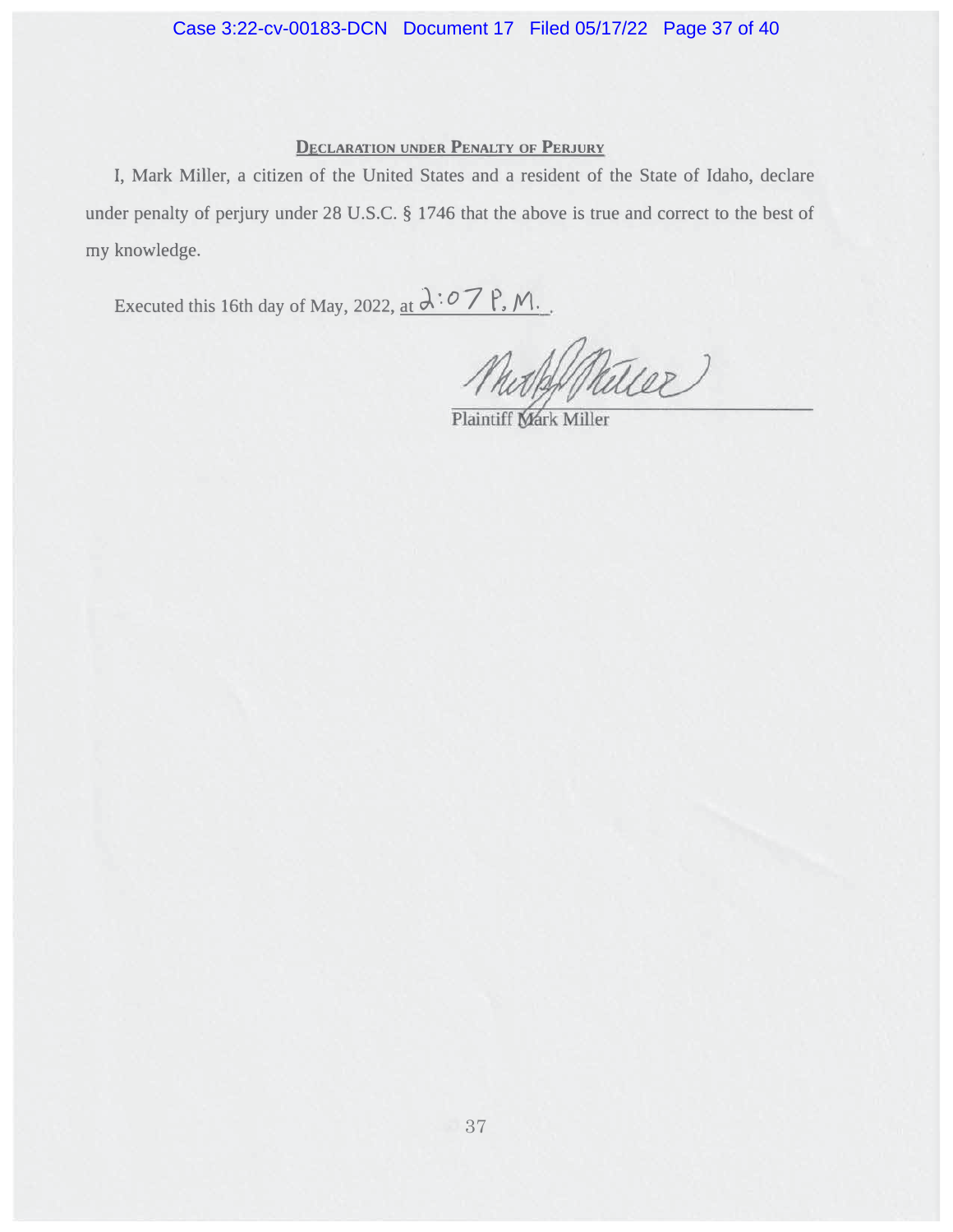# Case 3:22-cv-00183-DCN Document 17 Filed 05/17/22 Page 38 of 40

# **DECLARATION UNDER PENALTY OF PERJURY**

I, Ryan Alexander, a citizen of the United States and a resident of the State of Idaho, declare under penalty of perjury under 28 U.S.C. § 1746 that the above is true and correct to the best of my knowledge.

Executed this 16th day of May, 2022, at  $M$ *ascaw*  $\Box$ ddha

aintiff Ryan Alexander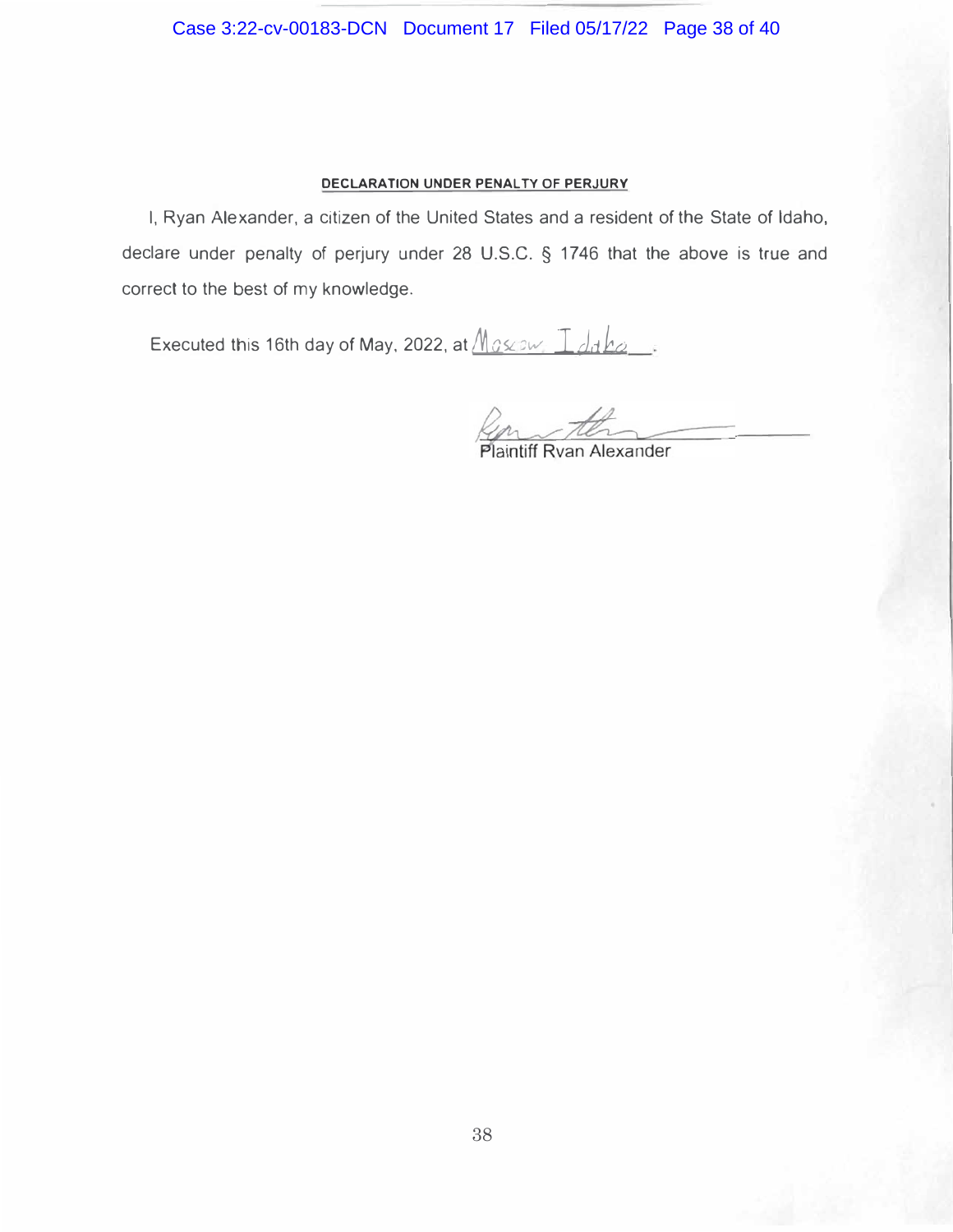# **DECLARATION UNDER PENALTY OF PERJURY**

I, Richard Seamon, a citizen of the United States and a resident of the State of Idaho, declare under penalty of perjury under 28 U.S.C. § 17 46 that the above is true and correct to the best of my knowledge.

Executed this 16th day of May, 2022, at Moscow, Idaho.

Richard Searro

Plaintiff Richard Seamon

I-